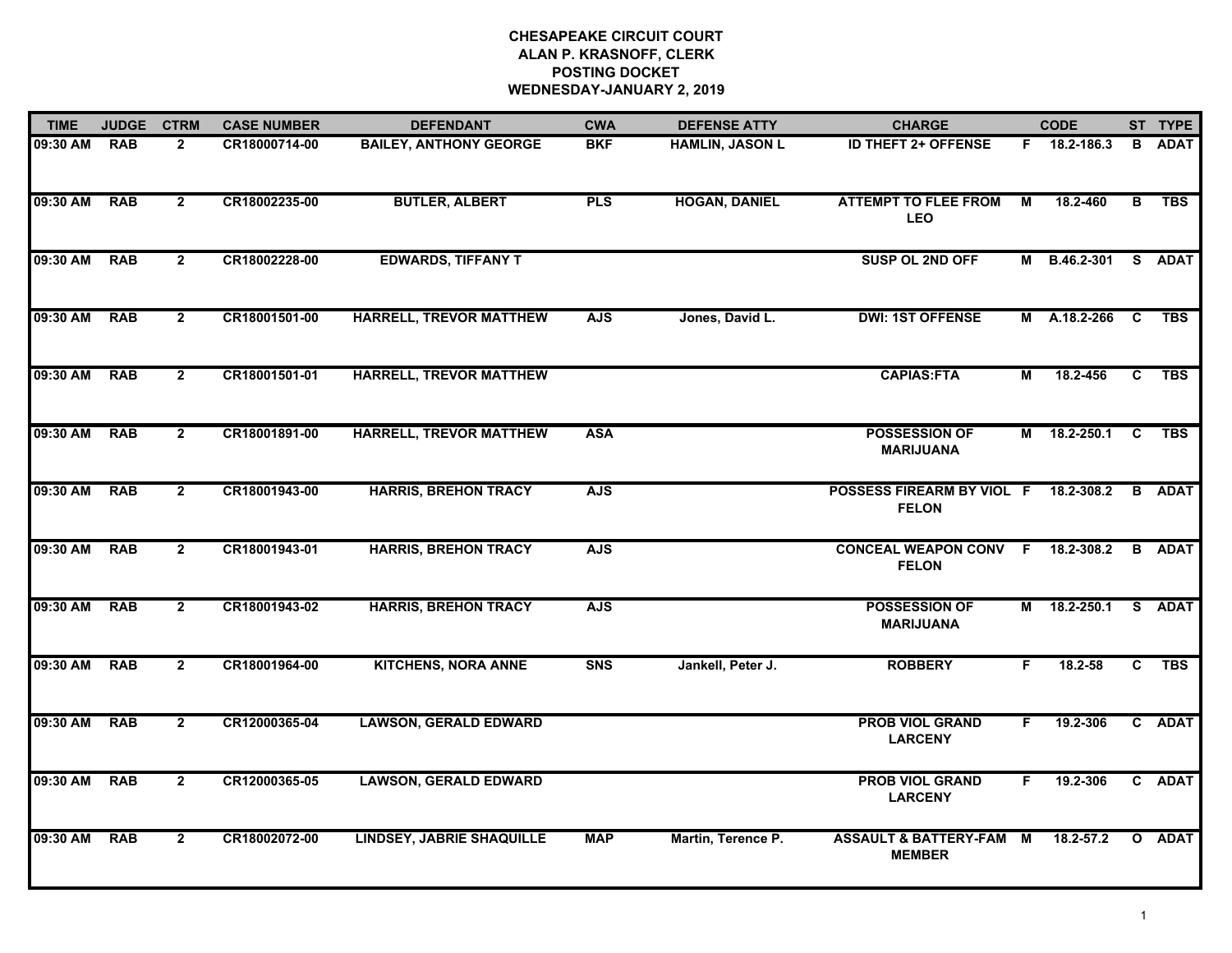| <b>TIME</b> | <b>JUDGE</b> | <b>CTRM</b>    | <b>CASE NUMBER</b> | <b>DEFENDANT</b>                | <b>CWA</b> | <b>DEFENSE ATTY</b>         | <b>CHARGE</b>                                       |    | <b>CODE</b>   |    | ST TYPE     |
|-------------|--------------|----------------|--------------------|---------------------------------|------------|-----------------------------|-----------------------------------------------------|----|---------------|----|-------------|
| 09:30 AM    | <b>RAB</b>   | $\overline{2}$ | CR18002237-00      | <b>LOVETT, TRACY MARIE</b>      |            |                             | <b>SUSP OL</b>                                      |    | M B.46.2-301  |    | S ADAT      |
| 09:30 AM    | <b>RAB</b>   | $\overline{2}$ | CR18002237-01      | <b>LOVETT, TRACY MARIE</b>      |            |                             | <b>RECKLESS DRIVING 89/60</b>                       |    | M A.46.2-862  | S. | <b>ADAT</b> |
| 09:30 AM    | <b>RAB</b>   | $\overline{2}$ | CR18002225-00      | <b>MARTIN, GARY LEONARD</b>     |            |                             | <b>POSSESS MARIJUANA</b>                            |    | M 18.2-250.1  |    | S ADAT      |
| 09:30 AM    | <b>RAB</b>   | $\overline{2}$ | CR18002216-00      | SMITH, HANNAH DOEVINA           |            |                             | <b>ASSAULT &amp; BATTERY-FAM M</b><br><b>MEMBER</b> |    | 18.2-57.2     | B  | <b>TBS</b>  |
| 09:30 AM    | <b>RAB</b>   | $2^{\circ}$    | CR18002227-00      | <b>TREGEMBO, WILLIAM DONALD</b> |            | Jones, David L.             | <b>DRIV UNDER REVO/SUSP</b><br>(3RD)                |    | M B.46.2-301  | S. | <b>TBS</b>  |
| 09:30 AM    | <b>RAB</b>   | $\overline{2}$ | CR18002236-00      | <b>WHITFIELD, WENDELL</b>       | <b>BKF</b> | <b>BOSLEY, CORIE</b>        | <b>DWI: 1ST OFFENSE</b>                             |    | M A.18.2-266  | в  | <b>TBS</b>  |
| 09:30 AM    | <b>RAB</b>   | $\overline{2}$ | CR18002236-01      | <b>WHITFIELD, WENDELL</b>       |            |                             | <b>REFUSE BLOOD/BREATH</b><br><b>TEST</b>           | C  | 18.2-268.3    | -S | <b>TBS</b>  |
| 09:30 AM    | <b>RAB</b>   | $\overline{2}$ | CR18001415-00      | <b>WILLIAMS, SHAYRON BRANAE</b> | <b>ALG</b> |                             | <b>FOLLOWING TOO CLOSELY I</b><br>(ACC)             |    | 46.2-816      |    | S ADAT      |
| 02:00 PM    | <b>RAB</b>   | $\overline{2}$ | CR01A01605-02      | <b>ABBOTT, TONY JARRELL; SR</b> | <b>KAM</b> | <b>Mason, Sharon Butler</b> | <b>PROB VIOL (PWID COCAINE) F</b>                   |    | 19.2-306      | C  | <b>TBS</b>  |
| 02:00 PM    | <b>RAB</b>   | $\overline{2}$ | CR98A01876-03      | <b>ABBOTT, TONY JARRELL; SR</b> | KAM        | <b>Mason, Sharon Butler</b> | <b>PROB VIOL (POSSESS</b><br><b>COCAINE)</b>        | F. | 19.2-306      | C  | <b>TBS</b>  |
| 02:00 PM    | <b>RAB</b>   | $\overline{2}$ | CR98A01877-03      | <b>ABBOTT, TONY JARRELL; SR</b> | <b>KAM</b> | <b>Mason, Sharon Butler</b> | <b>PROB VIOL (RECV STOLEN F</b><br>GOODS)           |    | 19.2-306      | C  | <b>TBS</b>  |
| 02:00 PM    | <b>RAB</b>   | $\overline{2}$ | CR12002281-02      | <b>BACON, DANA JAMEL</b>        | <b>SNS</b> | Givando, Stephen P.         | <b>PROB VIOL (GRAND</b><br>LARCENY)                 | F  | 19.2-306      | C  | <b>TBS</b>  |
| 02:00 PM    | <b>RAB</b>   | $\overline{2}$ | CR17001887-00      | <b>BATTLE, TYQUAN ONTARIO</b>   | <b>AMF</b> | <b>NEELEY, ROBERT C; JR</b> | <b>MALICIOUS WOUNDING</b>                           | F. | $18.2 - 51.2$ | C  | <b>TBS</b>  |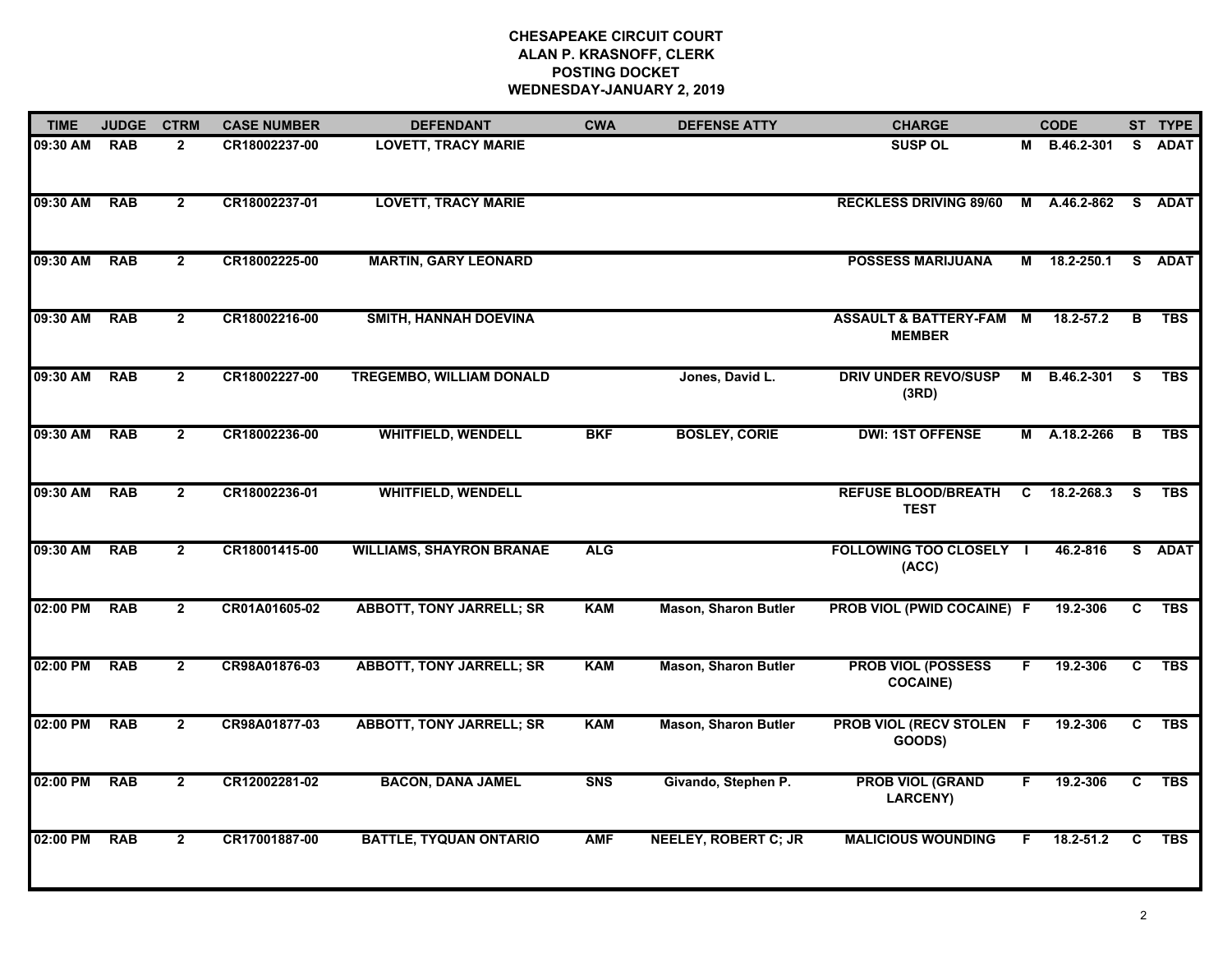| <b>TIME</b> | <b>JUDGE</b> | <b>CTRM</b>    | <b>CASE NUMBER</b> | <b>DEFENDANT</b>                 | <b>CWA</b>     | <b>DEFENSE ATTY</b>         | <b>CHARGE</b>                                   |    | <b>CODE</b> |    | ST TYPE       |
|-------------|--------------|----------------|--------------------|----------------------------------|----------------|-----------------------------|-------------------------------------------------|----|-------------|----|---------------|
| 02:00 PM    | <b>RAB</b>   | $\overline{2}$ | CR17001887-01      | <b>BATTLE, TYQUAN ONTARIO</b>    | <b>AMF</b>     | <b>NEELEY, ROBERT C; JR</b> | <b>USE FIREARM</b>                              | F. | 18.2-53.1   | C  | <b>TBS</b>    |
| 02:00 PM    | <b>RAB</b>   | $\overline{2}$ | CR17001887-02      | <b>BATTLE, TYQUAN ONTARIO</b>    | <b>AMF</b>     | <b>NEELEY, ROBERT C; JR</b> | <b>ROBBERY</b>                                  | F. | $18.2 - 58$ | C. | <b>TBS</b>    |
| 02:00 PM    | <b>RAB</b>   | $\overline{2}$ | CR17001887-03      | <b>BATTLE, TYQUAN ONTARIO</b>    | <b>AMF</b>     | <b>NEELEY, ROBERT C; JR</b> | <b>USE FIREARM</b>                              | F. | 18.2-53.1   | C  | <b>TBS</b>    |
| 02:00 PM    | <b>RAB</b>   | $\overline{2}$ | CR17001887-04      | <b>BATTLE, TYQUAN ONTARIO</b>    | <b>AMF</b>     | <b>NEELEY, ROBERT C; JR</b> | SHOOT IN COMMISSION OF F<br><b>FELONY</b>       |    | 18.2-53     | C. | <b>TBS</b>    |
| 02:00 PM    | <b>RAB</b>   | $\overline{2}$ | CR12001856-08      | <b>BELCH, DAVID LEE</b>          | <b>BW</b>      | <b>MORRIS, DIALLO</b>       | <b>PROB VIOL (STATUTORY</b><br><b>BURGLARY)</b> | F. | 19.2-306    | C  | <b>TBS</b>    |
| 02:00 PM    | <b>RAB</b>   | $\overline{2}$ | CR18001864-00      | <b>BLACKMON, DEVIN TYLER</b>     | <b>SNS</b>     | Black, Hugh E.; III         | <b>CHILD ABUSE: SERIOUS</b><br><b>INJURY</b>    | F. | 18.2-371.1  | B  | <b>TBS</b>    |
| 02:00 PM    | <b>RAB</b>   | $\overline{2}$ | CR18001864-01      | <b>BLACKMON, DEVIN TYLER</b>     | <b>SNS</b>     | Black, Hugh E.; III         | <b>CHILD ENDANGERMENT</b>                       | F  | 40.1-103    | в  | <b>TBS</b>    |
| 02:00 PM    | <b>RAB</b>   | $\overline{2}$ | CR18001865-00      | <b>BLACKMON, JACQUELINE ROSE</b> | <b>SNS</b>     | <b>WHITUS, JAMES J</b>      | <b>CHILD ABUSE: SERIOUS</b><br><b>INJURY</b>    | F  | 18.2-371.1  | B  | <b>TBS</b>    |
| 02:00 PM    | <b>RAB</b>   | $\overline{2}$ | CR18001865-01      | <b>BLACKMON, JACQUELINE ROSE</b> | S <sub>N</sub> | <b>WHITUS, JAMES J</b>      | <b>CHILD ENDANGERMENT</b>                       | F. | 40.1-103    | в  | <b>TBS</b>    |
| 02:00 PM    | <b>RAB</b>   | $\overline{2}$ | CR13001742-00      | <b>BLOW, SANTINO CHARLES</b>     | <b>AHM</b>     | <b>JONES, DAVID L</b>       | <b>FIREARM:POSS BY FELON</b>                    | F. | 18.2-308.2  | В  | <b>TBS</b>    |
| 02:00 PM    | <b>RAB</b>   | $\mathbf{2}$   | CR13001742-02      | <b>BLOW, SANTINO CHARLES</b>     | <b>AHM</b>     | <b>JONES, DAVID L</b>       | <b>FTA TRIAL</b>                                | М  | 18.2-456    | B  | <b>TBS</b>    |
| 02:00 PM    | <b>RAB</b>   | $\overline{2}$ | CR12001957-03      | <b>BLY, TERRY RAHKEEM</b>        | <b>AJS</b>     | <b>TAYLOR, MATTHEW T</b>    | <b>PROB VIOL (GRAND</b><br><b>LARCENY)</b>      | F. | 19.2-306    |    | C MENT        |
| 02:00 PM    | <b>RAB</b>   | $\overline{2}$ | CR18000847-00      | <b>BLY, TERRY RAHKEEM</b>        | <b>AJS</b>     | <b>FLANDERS, JOSHUA B</b>   | <b>POSSESS COCAINE</b>                          | F  | 18.2-250    |    | <b>B</b> MENT |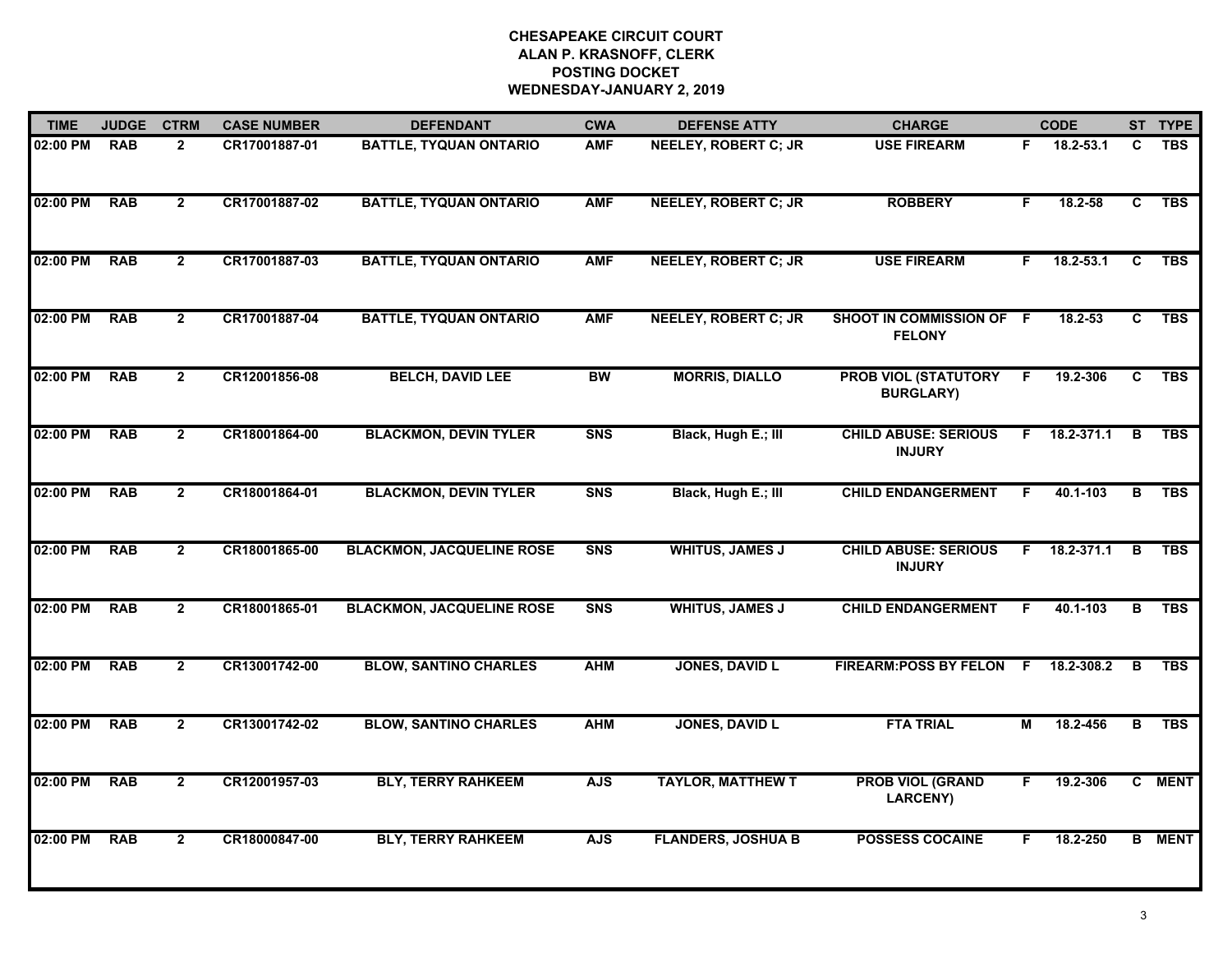| <b>TIME</b> | <b>JUDGE</b> | <b>CTRM</b>    | <b>CASE NUMBER</b> | <b>DEFENDANT</b>                  | <b>CWA</b>     | <b>DEFENSE ATTY</b>         | <b>CHARGE</b>                                     |    | <b>CODE</b> |                         | ST TYPE    |
|-------------|--------------|----------------|--------------------|-----------------------------------|----------------|-----------------------------|---------------------------------------------------|----|-------------|-------------------------|------------|
| 02:00 PM    | <b>RAB</b>   | $\overline{2}$ | CR18001264-00      | <b>BRADLEY, DONNELL JOHNATHAN</b> | <b>AMF</b>     | <b>WENTWORTH, RACHEL E</b>  | <b>INDECENT LIBERTIES</b><br>W/CHILD < 15         | F. | 18.2-370    | C                       | <b>TBS</b> |
| 02:00 PM    | <b>RAB</b>   | $\overline{2}$ | CR17000961-00      | <b>BRADLEY, JOHN; JR</b>          | <b>WHC</b>     | <b>GILCHRIST, KURT</b>      | <b>OBTAIN MONEY BY FALSE F</b><br><b>PRETENSE</b> |    | 18.2-178    | C                       | <b>TBS</b> |
| 02:00 PM    | <b>RAB</b>   | $\overline{2}$ | CR08000864-01      | <b>BRESSETTE, DAVID WAYNE</b>     | <b>JAF</b>     | <b>CROOK, HEATHER BUYRN</b> | <b>PROB VIOL GRAND</b><br><b>LARCENY</b>          | F. | 19.2-306    | $\overline{c}$          | <b>TBS</b> |
| 02:00 PM    | <b>RAB</b>   | $\overline{2}$ | CR08000865-01      | <b>BRESSETTE, DAVID WAYNE</b>     | <b>JAF</b>     | <b>CROOK, HEATHER BUYRN</b> | PROB VIOL FORGE CHECK F                           |    | 19.2-306    | C                       | <b>TBS</b> |
| 02:00 PM    | <b>RAB</b>   | $\overline{2}$ | CR08000869-01      | <b>BRESSETTE, DAVID WAYNE</b>     | <b>JAF</b>     | <b>CROOK, HEATHER BUYRN</b> | <b>PROB VIOL UTTER FORGED F</b><br><b>CHECK</b>   |    | 19.2-306    | C.                      | <b>TBS</b> |
| 02:00 PM    | <b>RAB</b>   | $\overline{2}$ | CR08000871-01      | <b>BRESSETTE, DAVID WAYNE</b>     | <b>JAF</b>     | <b>CROOK, HEATHER BUYRN</b> | <b>PROB VIOL CREDIT CARD</b><br><b>THEFT</b>      | F. | 19.2-306    | C                       | <b>TBS</b> |
| 02:00 PM    | <b>RAB</b>   | $\overline{2}$ | CR08000873-01      | <b>BRESSETTE, DAVID WAYNE</b>     | <b>JAF</b>     | <b>CROOK, HEATHER BUYRN</b> | PROB VIOL OBTAIN ID INFO M                        |    | 19.2-306    | C                       | <b>TBS</b> |
| 02:00 PM    | <b>RAB</b>   | $\overline{2}$ | CR18001011-00      | <b>BROWN, SHANNEA LATOYA</b>      | <b>JAF</b>     | <b>MASON, SHARON</b>        | <b>POSSESS HEROIN</b>                             | F. | 18.2-250    | C                       | <b>TBS</b> |
| 02:00 PM    | <b>RAB</b>   | $\mathbf{2}$   | CR18001011-01      | <b>BROWN, SHANNEA LATOYA</b>      | <b>JAF</b>     | <b>MASON, SHARON</b>        | <b>POSSESS COCAINE</b>                            | F. | 18.2-250    | C                       | <b>TBS</b> |
| 02:00 PM    | <b>RAB</b>   | $\overline{2}$ | CR16001550-03      | <b>CARRINGTON, CHARLES MARTAN</b> | S <sub>N</sub> | Buyrn, William E.           | <b>PROB VIOL (GRAND</b><br><b>LARCENY)</b>        | F. | 19.2-306    | C                       | <b>TBS</b> |
| 02:00 PM    | <b>RAB</b>   | $\mathbf{2}$   | CR18000924-00      | <b>CLAY, KRYSTAL SHANNON</b>      | <b>DAW</b>     | <b>SEBOK, ANDREW</b>        | <b>OBTAIN MONEY FALSE</b><br><b>PRETENSE</b>      | F. | 18.2-178    | $\overline{B}$          | <b>TBS</b> |
| 02:00 PM    | <b>RAB</b>   | $\mathbf{2}$   | CR18000924-01      | <b>CLAY, KRYSTAL SHANNON</b>      | <b>DAW</b>     | <b>SEBOK, ANDREW</b>        | <b>FORGERY</b>                                    | F. | 18.2-172    | $\overline{\mathbf{B}}$ | <b>TBS</b> |
| 02:00 PM    | <b>RAB</b>   | $\overline{2}$ | CR18000924-02      | <b>CLAY, KRYSTAL SHANNON</b>      | <b>DAW</b>     | <b>SEBOK, ANDREW</b>        | <b>UTTERING</b>                                   | F. | 18.2-172    | B                       | <b>TBS</b> |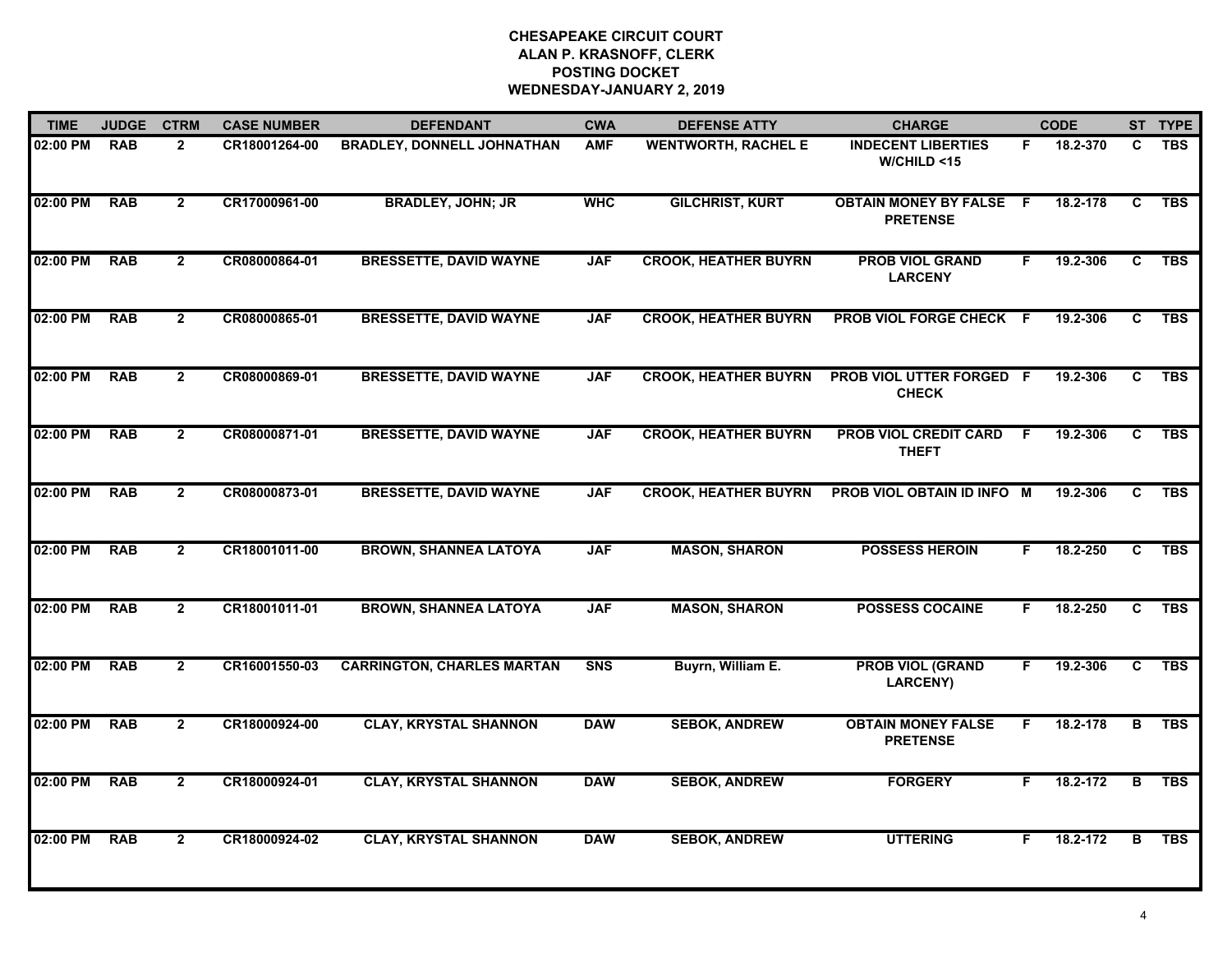| <b>TIME</b> | <b>JUDGE</b> | <b>CTRM</b>    | <b>CASE NUMBER</b> | <b>DEFENDANT</b>                  | <b>CWA</b> | <b>DEFENSE ATTY</b>      | <b>CHARGE</b>                                     |    | <b>CODE</b>           |                         | ST TYPE       |
|-------------|--------------|----------------|--------------------|-----------------------------------|------------|--------------------------|---------------------------------------------------|----|-----------------------|-------------------------|---------------|
| 02:00 PM    | <b>RAB</b>   | $\overline{2}$ | CR18002111-00      | <b>COVINGTON, BRENDAN DEYTON</b>  | <b>ASA</b> | Winn, A. Robinson        | <b>ASSAULT: MALIC TO LAW F</b><br><b>ENF/FIRE</b> |    | $18.2 - 51.1$         | C                       | <b>TBS</b>    |
| 02:00 PM    | <b>RAB</b>   | $\overline{2}$ | CR18002111-01      | <b>COVINGTON, BRENDAN DEYTON</b>  | <b>ASA</b> | Winn, A. Robinson        | <b>OBSTRUCT JUSTICE</b>                           | М  | 18.2-460              | C                       | <b>TBS</b>    |
| 02:00 PM    | <b>RAB</b>   | $\overline{2}$ | CR19000048-00      | <b>CUFFEE, RAQUAN</b>             | <b>AMF</b> | Mason, G. Jeffrey        | <b>BREAK &amp; ENTER</b>                          | F  | 18.2-91               | $\overline{c}$          | <b>TBS</b>    |
| 02:00 PM    | <b>RAB</b>   | $\mathbf{2}$   | CR19000048-01      | <b>CUFFEE, RAQUAN XAVIER</b>      | <b>AMF</b> | Mason, G. Jeffrey        | <b>POSSESSION OF</b><br><b>MARIJUANA</b>          | M  | 18.2-250.1            | $\mathbf{C}$            | <b>TBS</b>    |
| 02:00 PM    | <b>RAB</b>   | $\mathbf{2}$   | CR19000072-00      | <b>CUNNINGHAM, NORMAN EUGENE</b>  | <b>DAW</b> |                          | <b>CONSTRUCTION FRAUD</b><br>$>= $200$            | F. | $18.2 - 200.1$        |                         | <b>B</b> ADAT |
| 02:00 PM    | <b>RAB</b>   | $\overline{2}$ | CR19000002-00      | <b>DAVIS, KEVIN ANDREW</b>        | <b>DJH</b> | <b>CHAPMAN, NATHAN A</b> | <b>POSSESS HEROIN</b>                             | F. | 18.2-250              | в                       | <b>TBS</b>    |
| 02:00 PM    | <b>RAB</b>   | $\overline{2}$ | CR17001146-00      | <b>DAVIS, KIMARA KENNETH; II</b>  | <b>AEP</b> | <b>PASS, STEPHANIE P</b> | <b>POSSESS HEROIN</b>                             | F. | 18.2-250              | $\overline{\mathbf{B}}$ | <b>TBS</b>    |
| 02:00 PM    | <b>RAB</b>   | $\overline{2}$ | CR19000012-00      | DAY, DEJAUN TERRELL               | <b>AMF</b> | Jankell, Peter J.        | <b>ROBBERY</b>                                    | F  | 18.2-58               | $\overline{c}$          | <b>TBS</b>    |
| 02:00 PM    | <b>RAB</b>   | $\overline{2}$ | CR19000012-01      | <b>DAY, DEJAUN TERRELL</b>        | <b>AMF</b> | Jankell, Peter J.        | <b>MALICIOUS WOUNDING</b>                         | F. | 18.2-51               | C                       | <b>TBS</b>    |
| 02:00 PM    | <b>RAB</b>   | $\overline{2}$ | CR19000012-02      | DAY, DEJAUN TERRELL               | <b>AMF</b> | Jankell, Peter J.        | <b>USE FIREARM IN FELONY</b><br><b>1ST OFF</b>    | -F | $18.2 - 53.1$         | C                       | <b>TBS</b>    |
| 02:00 PM    | <b>RAB</b>   | $\mathbf{2}$   | CR19000012-03      | <b>DAY, DEJAUN TERRELL</b>        | <b>AMF</b> | Jankell, Peter J.        | USE FIREARM IN FELONY F<br><b>1ST OFF</b>         |    | $18.2 - 53.1$         | C                       | <b>TBS</b>    |
| 02:00 PM    | <b>RAB</b>   | $\overline{2}$ | CR19000092-00      | <b>DEWALD, JONAS COLBY</b>        | <b>KAM</b> |                          | <b>FALSE STATEMENT ON</b><br><b>FIREARM APP</b>   |    | F 18.2-308.2:2 B ADAT |                         |               |
| 02:00 PM    | <b>RAB</b>   | $\overline{2}$ | CR18001280-00      | <b>DUDLEY, MICHAEL SAMUEL; II</b> | <b>ASA</b> | Wegman, Robert L.        | <b>DWI: PRIOR FELONY DWI</b>                      | F. | $J.18.2 - 266$        | C                       | <b>TBS</b>    |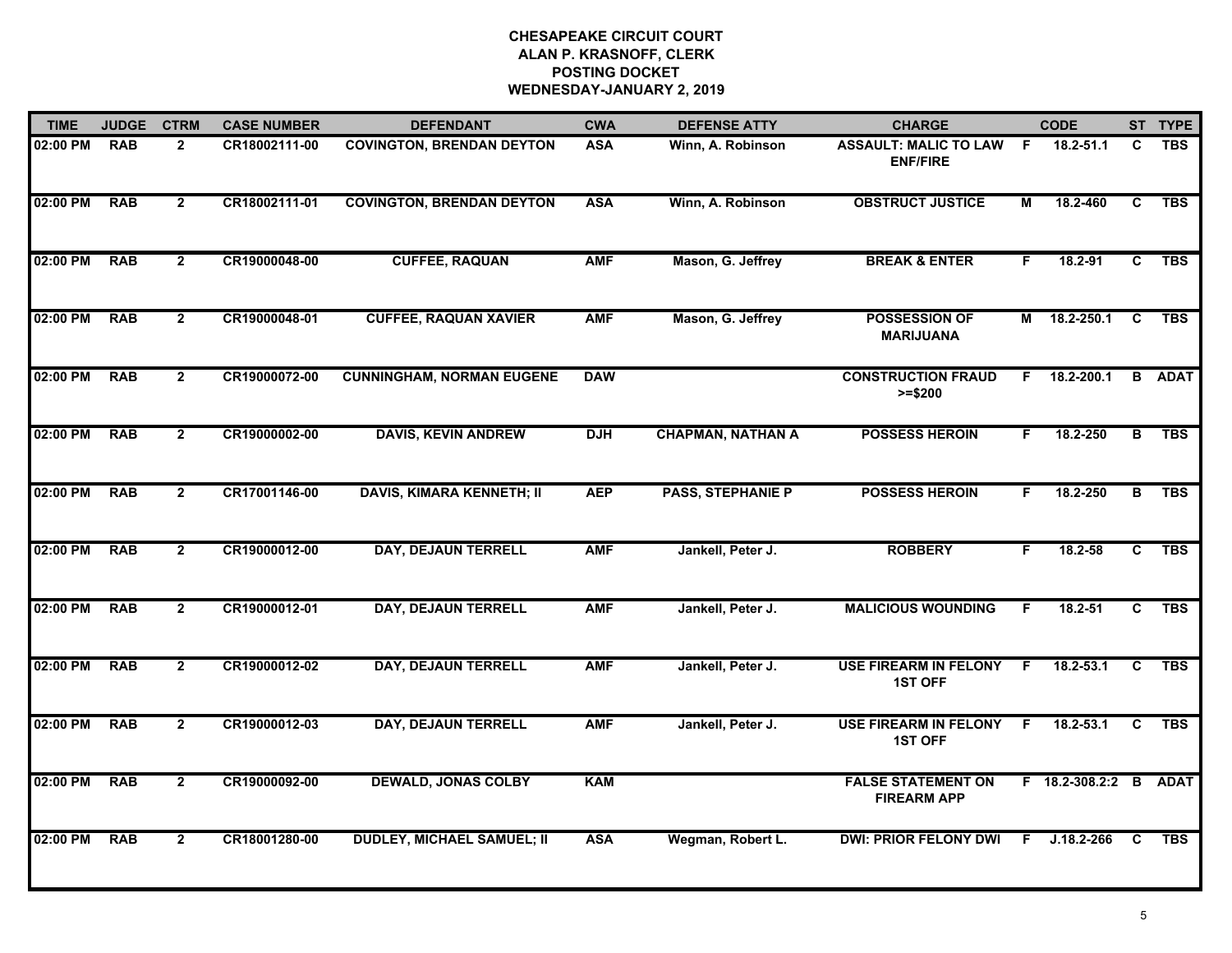| <b>TIME</b> | <b>JUDGE</b> | <b>CTRM</b>    | <b>CASE NUMBER</b> | <b>DEFENDANT</b>                  | <b>CWA</b> | <b>DEFENSE ATTY</b>       | <b>CHARGE</b>                                  |    | <b>CODE</b>    |                | ST TYPE       |
|-------------|--------------|----------------|--------------------|-----------------------------------|------------|---------------------------|------------------------------------------------|----|----------------|----------------|---------------|
| 02:00 PM    | <b>RAB</b>   | $\mathbf{2}$   | CR18001280-01      | <b>DUDLEY, MICHAEL SAMUEL; II</b> | <b>ASA</b> | Wegman, Robert L.         | <b>DESTRUCT PROP WINTENT M</b><br>$<$ \$1000   |    | 18.2-137       | В              | <b>TBS</b>    |
| 02:00 PM    | <b>RAB</b>   | $\overline{2}$ | CR18001779-00      | <b>DUDLEY, MICHAEL SAMUEL; II</b> | <b>ASA</b> | Wegman, Robert L.         | <b>DRIVE ON REVO OL- DWI</b><br><b>RELATED</b> |    | F 46.2-391D2 C |                | <b>TBS</b>    |
| 02:00 PM    | <b>RAB</b>   | $\overline{2}$ | CR19000045-00      | <b>EASTMAN, ANGELA MARIE</b>      | <b>MLK</b> |                           | <b>ASSLT: ON LAW ENF/DOC</b><br><b>PERSON</b>  | -F | 18.2-57        |                | <b>B</b> ADAT |
| 02:00 PM    | <b>RAB</b>   | $\overline{2}$ | CR19000045-01      | <b>EASTMAN, ANGELA MARIE</b>      | <b>MLK</b> |                           | <b>ASSLT: ON LAW ENF/DOC</b><br><b>PERSON</b>  | -F | 18.2-57        |                | <b>B</b> ADAT |
| 02:00 PM    | <b>RAB</b>   | $\overline{2}$ | CR18001962-00      | <b>EBRON, RASHID BILAL</b>        | <b>AMF</b> | <b>FLANDERS, JOSHUA B</b> | POSS FIREARM BY VIOLENT F<br><b>FELON</b>      |    | 18.2-308.2     | C              | <b>TBS</b>    |
| 02:00 PM    | <b>RAB</b>   | $\mathbf{2}$   | CR18001962-01      | <b>EBRON, RASHID BILAL</b>        | <b>AMF</b> | <b>FLANDERS, JOSHUA B</b> | <b>BUY/REC STOLEN FIREARM F</b>                |    | 18.2-108.1     | C              | <b>TBS</b>    |
| 02:00 PM    | <b>RAB</b>   | $\overline{2}$ | CR18000720-00      | <b>ERVIN, MICHAEL LEE</b>         | <b>ALN</b> | Wegman, Robert L.         | <b>PETIT LARCENY 3RD OFF</b>                   | F. | 18.2-104       | F              | <b>BSC</b>    |
| 02:00 PM    | <b>RAB</b>   | $\overline{2}$ | CR17002343-00      | <b>FERRARI, BRITTANY LEE</b>      | <b>AHM</b> | <b>OLIVER, FLOYD</b>      | <b>POSSESS HEROIN</b>                          | F  | 18.2-250       | C              | <b>TBS</b>    |
| 02:00 PM    | <b>RAB</b>   | $\overline{2}$ | CR19000047-00      | <b>FREUND, KEVIN EDWARD</b>       | <b>AEP</b> |                           | <b>POSSESS HEROIN</b>                          | F. | 18.2-250       |                | <b>B</b> ADAT |
| 02:00 PM    | <b>RAB</b>   | $\overline{2}$ | CR19000047-01      | <b>FREUND, KEVIN EDWARD</b>       | <b>AEP</b> |                           | <b>POSSESS DRUG</b><br><b>PARAPHERNALIA</b>    | М  | 54.1-3466      |                | C ADAT        |
| 02:00 PM    | <b>RAB</b>   | $\overline{2}$ | CR19000047-02      | <b>FREUND, KEVIN EDWARD</b>       | <b>AEP</b> |                           | POSSESS SUBOXONE (SCH M<br>III)                |    | 18.2-250       |                | <b>B</b> ADAT |
| 02:00 PM    | <b>RAB</b>   | $\overline{2}$ | CR19000047-03      | <b>FREUND, KEVIN EDWARD</b>       | <b>AEP</b> |                           | <b>SUSP OL</b>                                 | M  | B.46.2-301     | $\overline{B}$ | <b>ADAT</b>   |
| 02:00 PM    | <b>RAB</b>   | $\overline{2}$ | CR18000292-00      | <b>GERAS, MICHAEL ANTHONY</b>     | <b>AWW</b> | <b>GIVANDO, STEPHEN</b>   | <b>POSSESS</b><br><b>METHAMPHETAMINE</b>       | F. | 18.2-250       | C.             | <b>TBS</b>    |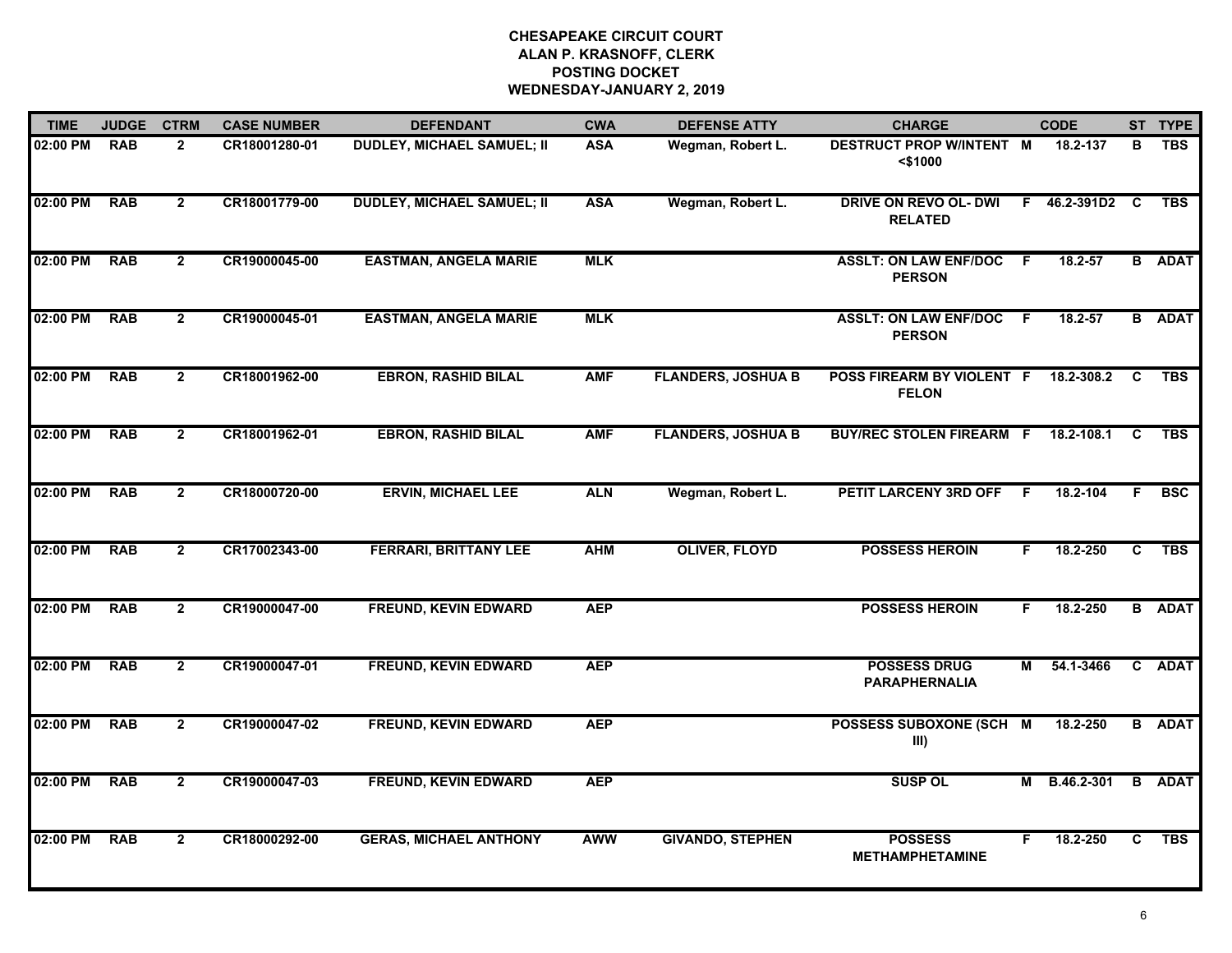| <b>TIME</b> | <b>JUDGE</b> | <b>CTRM</b>    | <b>CASE NUMBER</b> | <b>DEFENDANT</b>             | <b>CWA</b> | <b>DEFENSE ATTY</b>            | <b>CHARGE</b>                                                                  |    | <b>CODE</b> |    | ST TYPE    |
|-------------|--------------|----------------|--------------------|------------------------------|------------|--------------------------------|--------------------------------------------------------------------------------|----|-------------|----|------------|
| 02:00 PM    | <b>RAB</b>   | $\mathbf{2}$   | CR18001091-00      | <b>GOOD, AUSTIN JAMES</b>    | <b>AMF</b> | <b>SWEENEY, COLIN Robinson</b> | <b>BURGLARY</b>                                                                | F. | 18.2-89     | в  | <b>TBS</b> |
| 02:00 PM    | <b>RAB</b>   | $\overline{2}$ | CR18001091-01      | <b>GOOD, AUSTIN JAMES</b>    | <b>AMF</b> | <b>SWEENEY, COLIN Robinson</b> | <b>CONSPIRE TO COMMIT</b><br><b>BURGLARY</b>                                   | F. | 18.2-89     | в  | <b>TBS</b> |
| 02:00 PM    | <b>RAB</b>   | $\mathbf{2}$   | CR18001091-02      | <b>GOOD, AUSTIN JAMES</b>    | <b>AMF</b> | <b>SWEENEY, COLIN Robinson</b> | <b>GRAND LARCENY</b>                                                           | F. | 18.2-95     | в  | <b>TBS</b> |
| 02:00 PM    | <b>RAB</b>   | $\mathbf{2}$   | CR18001091-03      | <b>GOOD, AUSTIN JAMES</b>    | <b>AMF</b> | <b>SWEENEY, COLIN Robinson</b> | <b>CONSPIRE GRAND</b><br><b>LARCENY</b>                                        | F. | 18.2-95     | в  | <b>TBS</b> |
| 02:00 PM    | <b>RAB</b>   | $\mathbf{2}$   | CR18001091-04      | <b>GOOD, AUSTIN JAMES</b>    | <b>AMF</b> |                                | SWEENEY, COLIN Robinson STOLEN PROPERTY/INTENT F 18.2-108.01<br><b>TO SELL</b> |    |             | в  | <b>TBS</b> |
| 02:00 PM    | <b>RAB</b>   | $\overline{2}$ | CR18001091-05      | <b>GOOD, AUSTIN JAMES</b>    | <b>AMF</b> | <b>SWEENEY, COLIN Robinson</b> | <b>OBTAIN MONEY FASE</b><br><b>PRETENSE</b>                                    | М  | 18.2-178    | В  | <b>TBS</b> |
| 02:00 PM    | <b>RAB</b>   | $\overline{2}$ | CR18001091-06      | <b>GOOD, AUSTIN JAMES</b>    | <b>AMF</b> | <b>SWEENEY, COLIN Robinson</b> | <b>OBTAIN MONEY FALSE</b><br><b>PRETENSE</b>                                   | М  | 18.2-178    | B  | <b>TBS</b> |
| 02:00 PM    | <b>RAB</b>   | $\overline{2}$ | CR18001091-07      | <b>GOOD, AUSTIN JAMES</b>    | <b>AMF</b> | <b>SWEENEY, COLIN Robinson</b> | <b>OBTAIN MONEY FALSE</b><br><b>PRETENSE</b>                                   | М  | 18.2-178    | B  | <b>TBS</b> |
| 02:00 PM    | <b>RAB</b>   | $\overline{2}$ | CR18001091-08      | <b>GOOD, AUSTIN JAMES</b>    | <b>AMF</b> | <b>SWEENEY, COLIN Robinson</b> | <b>OBTAIN MONEY FALSE</b><br><b>PRETENSE</b>                                   | М  | 18.2-178    | в  | <b>TBS</b> |
| 02:00 PM    | <b>RAB</b>   | $\overline{2}$ | CR16001734-01      | <b>GOODBRED, CODY DANIEL</b> | <b>AEP</b> | <b>TRAVERS, MEREDITH B</b>     | <b>PROB VIOL (POSSESS</b><br><b>HEROIN)</b>                                    | F. | 19.2-306    | C. | <b>TBS</b> |
| 02:00 PM    | <b>RAB</b>   | $\mathbf{2}$   | CR17000584-01      | <b>GOODBRED, CODY DANIEL</b> | <b>AEP</b> | <b>TRAVERS, MEREDITH B</b>     | <b>PROB VIOL (POSSESS</b><br><b>HEROIN)</b>                                    | F. | 19.2-306    | C. | <b>TBS</b> |
| 02:00 PM    | <b>RAB</b>   | $\overline{2}$ | CR17000289-03      | <b>GREEN, BREON DOMONIC</b>  | <b>ALN</b> |                                | <b>PROB VIOL (GRAND</b><br><b>LARCENY)</b>                                     | F  | 19.2-306    |    | <b>TBS</b> |
| 02:00 PM    | <b>RAB</b>   | $\overline{2}$ | CR17000289-04      | <b>GREEN, BREON DOMONIC</b>  | <b>ALN</b> |                                | <b>PROB VIOL (LARCENY</b><br>W/INTENT)                                         | F. | 19.2-306    |    | <b>TBS</b> |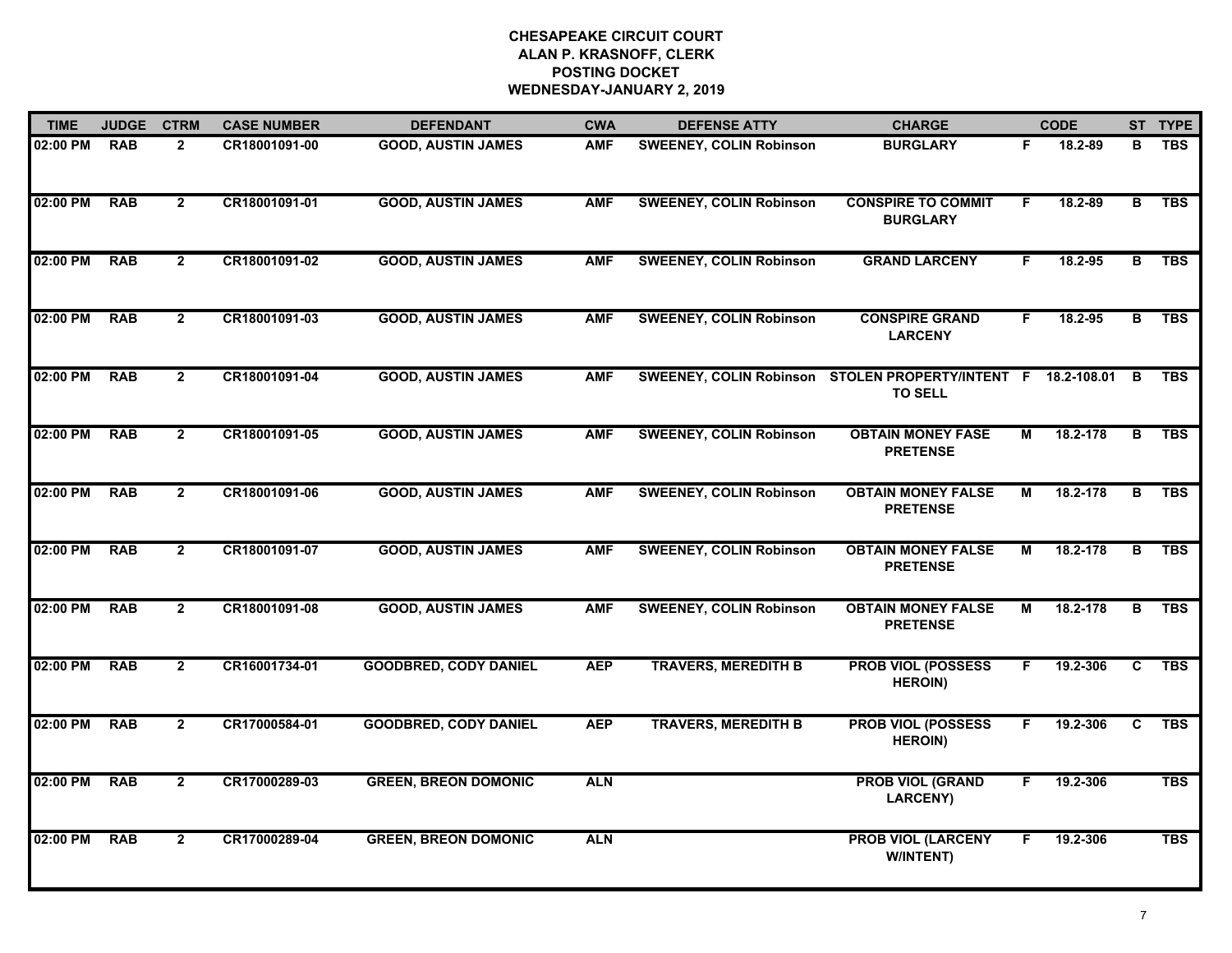| <b>TIME</b> | <b>JUDGE</b> | <b>CTRM</b>    | <b>CASE NUMBER</b> | <b>DEFENDANT</b>              | <b>CWA</b> | <b>DEFENSE ATTY</b>      | <b>CHARGE</b>                                     |                | <b>CODE</b>   |    | ST TYPE    |
|-------------|--------------|----------------|--------------------|-------------------------------|------------|--------------------------|---------------------------------------------------|----------------|---------------|----|------------|
| 02:00 PM    | <b>RAB</b>   | $\overline{2}$ | CR17001677-00      | <b>GREENE, TKEYRA</b>         | <b>MLK</b> | <b>CURRIN, KATHERINE</b> | <b>ROBBERY: RESIDENCE</b><br><b>W/GUN</b>         | F.             | 18.2-58       | C  | <b>TBS</b> |
| 02:00 PM    | <b>RAB</b>   | $\overline{2}$ | CR17001677-01      | <b>GREENE, TKEYRA</b>         | <b>MLK</b> | <b>CURRIN, KATHERINE</b> | <b>CONSIPRE-ROBBERY</b><br><b>W/GUN</b>           | F.             | 18.2-58       | C  | <b>TBS</b> |
| 02:00 PM    | <b>RAB</b>   | $\overline{2}$ | CR17001677-02      | <b>GREENE, TKEYRA</b>         | <b>MLK</b> | <b>CURRIN, KATHERINE</b> | <b>USE FIREARM IN FELONY</b>                      | F              | 18.2-53.1     | C  | <b>TBS</b> |
| 02:00 PM    | <b>RAB</b>   | $\mathbf{2}$   | CR17001677-03      | <b>GREENE, TKEYRA</b>         | <b>MLK</b> | <b>CURRIN, KATHERINE</b> | <b>BURGLARY W/INTENT</b>                          | F.             | 18.2-90       | C  | <b>TBS</b> |
| 02:00 PM    | <b>RAB</b>   | $\overline{2}$ | CR17001677-04      | <b>GREENE, TKEYRA</b>         | <b>MLK</b> | <b>CURRIN, KATHERINE</b> | <b>ABDUCT FOR BENEFIT</b>                         | F.             | 18.2-48       | C. | <b>TBS</b> |
| 02:00 PM    | <b>RAB</b>   | $\mathbf{2}$   | CR17001677-05      | <b>GREENE, TKEYRA</b>         | <b>MLK</b> | <b>CURRIN, KATHERINE</b> | <b>USE FIREARM IN FELONY</b><br>2ND OFF           | F.             | $18.2 - 53.1$ | C  | <b>TBS</b> |
| 02:00 PM    | <b>RAB</b>   | $\overline{2}$ | CR13002095-01      | <b>HALL, ANTHONY LAMONT</b>   | <b>JAF</b> | Buyrn, Richard L.        | <b>VIOL PROBATION (GRAND F</b><br><b>LARCENY)</b> |                | 19.2-306      | C  | <b>TBS</b> |
| 02:00 PM    | <b>RAB</b>   | $\overline{2}$ | CR18001446-01      | <b>HARRISON, D'RON</b>        | <b>AMF</b> | <b>GILCHRIST, KURT A</b> | <b>VANDALISM</b>                                  | F.             | 18.2-137      | C  | <b>TBS</b> |
| 02:00 PM    | <b>RAB</b>   | $\overline{2}$ | CR18001446-02      | <b>HARRISON, D'RON</b>        | <b>AMF</b> | <b>GILCHRIST, KURT A</b> | <b>SALE, DISTRIBUTE</b><br><b>MARIJUANA</b>       | М              | 18.2-248.1    | C  | <b>TBS</b> |
| 02:00 PM    | <b>RAB</b>   | $\overline{2}$ | CR18001446-03      | <b>HARRISON, D'RON</b>        | <b>AMF</b> | <b>GILCHRIST, KURT A</b> | <b>RESISTING ARREST</b>                           | М              | 18.2-479.1    | C  | <b>TBS</b> |
| 02:00 PM    | <b>RAB</b>   | $\mathbf{2}$   | CR18001446-00      | <b>HARRISON, D'RON JAPRI</b>  | <b>AMF</b> |                          | <b>VIOLENT FELON POSSESS</b><br><b>FIREARM</b>    | $\overline{F}$ | 18.2-308.2    | C  | <b>TBS</b> |
| 02:00 PM    | <b>RAB</b>   | $\mathbf{2}$   | CR18001746-00      | <b>HUGHES, ANTHONY LAMONT</b> | <b>AMF</b> | <b>FORSTIE, AARON</b>    | <b>BURGLARY</b>                                   | F.             | 18.2-91       | C  | <b>TBS</b> |
| 02:00 PM    | <b>RAB</b>   | $\overline{2}$ | CR18001746-01      | <b>HUGHES, ANTHONY LAMONT</b> | <b>AMF</b> | <b>FORSTIE, AARON</b>    | <b>CONSPIRE: BURGLARY</b>                         | F              | 18.2-91       | C  | <b>TBS</b> |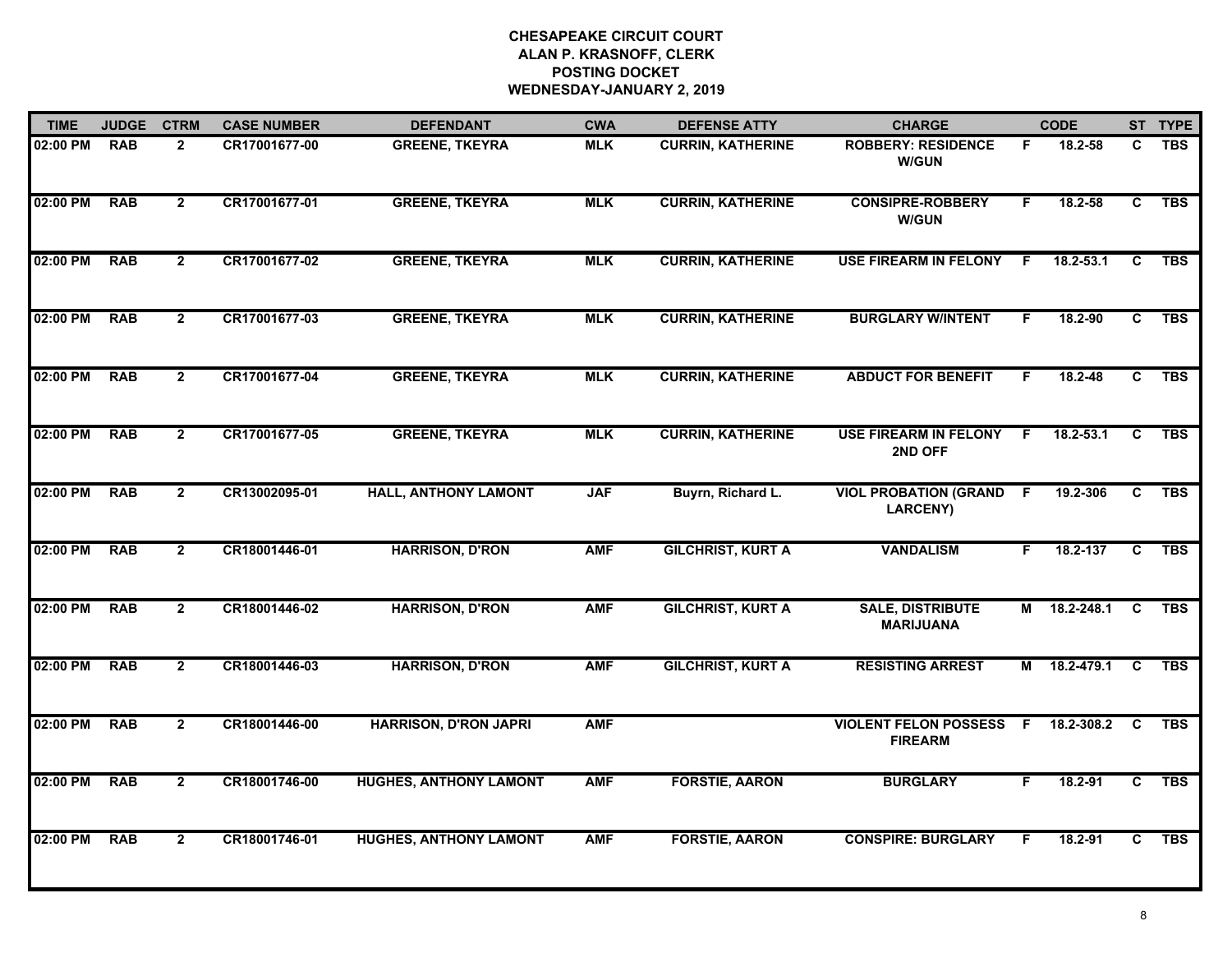| <b>TIME</b> | <b>JUDGE</b> | <b>CTRM</b>    | <b>CASE NUMBER</b> | <b>DEFENDANT</b>              | <b>CWA</b> | <b>DEFENSE ATTY</b>    | <b>CHARGE</b>                                           |    | <b>CODE</b> |                | ST TYPE       |
|-------------|--------------|----------------|--------------------|-------------------------------|------------|------------------------|---------------------------------------------------------|----|-------------|----------------|---------------|
| 02:00 PM    | <b>RAB</b>   | $\overline{2}$ | CR18001746-02      | HUGHES, ANTHONY LAMONT        | <b>AMF</b> | <b>FORSTIE, AARON</b>  | <b>GRAND LARCENY &gt;=\$500</b>                         | F. | 18.2-95     | C.             | <b>TBS</b>    |
| 02:00 PM    | <b>RAB</b>   | $\overline{2}$ | CR18001746-03      | <b>HUGHES, ANTHONY LAMONT</b> | <b>AMF</b> | <b>FORSTIE, AARON</b>  | <b>CONSPIRE: GRAND</b><br><b>LARCENY &gt;=\$500</b>     | F. | 18.2-95     | C              | <b>TBS</b>    |
| 02:00 PM    | <b>RAB</b>   | $\overline{2}$ | CR18001746-04      | <b>HUGHES, ANTHONY LAMONT</b> | <b>AMF</b> | <b>FORSTIE, AARON</b>  | STLN PRPRTY: INT TO SELL F 18.2-108.01<br>$>= $500$     |    |             | - C            | <b>TBS</b>    |
| 02:00 PM    | <b>RAB</b>   | $\overline{2}$ | CR18001746-05      | <b>HUGHES, ANTHONY LAMONT</b> | <b>AMF</b> | <b>FORSTIE, AARON</b>  | CONSP: LARCENY W/ INT TO F 18.2-108.01 C<br><b>SELL</b> |    |             |                | <b>TBS</b>    |
| 02:00 PM    | <b>RAB</b>   | $\overline{2}$ | CR19000071-00      | <b>HUGHES, ISSAC EUGENE</b>   | <b>WHC</b> |                        | <b>EMBEZZLEMENT</b>                                     | F. | 18.2-111    |                | <b>B</b> ADAT |
| 02:00 PM    | <b>RAB</b>   | $\mathbf{2}$   | CR11002496-02      | <b>JOHNSON, DAVID JUNIOUS</b> | <b>KAM</b> | <b>STOKES, MARK B</b>  | VIOL: SUSP SENT ON FEL F<br><b>OFF</b>                  |    | 19.2-306    | B              | <b>TBS</b>    |
| 02:00 PM    | <b>RAB</b>   | $\overline{2}$ | CR11002496-03      | <b>JOHNSON, DAVID JUNIOUS</b> | <b>KAM</b> | <b>STOKES, MARK B</b>  | <b>VIOL: SUSP SENT ON FEL</b><br><b>OFF</b>             | F. | 19.2-306    | в              | <b>TBS</b>    |
| 02:00 PM    | <b>RAB</b>   | $\overline{2}$ | CR11002496-04      | <b>JOHNSON, DAVID JUNIOUS</b> | <b>KAM</b> | Taliaferro, W. L.; Jr. | <b>FAIL TO APPEAR; SENT</b><br>4/9/18                   | М  | 18.2-456    | C              | <b>TBS</b>    |
| 02:00 PM    | <b>RAB</b>   | $\overline{2}$ | CR15001926-00      | <b>KEARNEY, ARRIS LUCY</b>    | <b>DAW</b> | <b>BOSLEY, CORIE</b>   | <b>TRESPASS AFTER</b><br><b>FORBIDDEN</b>               | М  | 18.2-119    | C              | <b>TBS</b>    |
| 02:00 PM    | <b>RAB</b>   | $\overline{2}$ | CR15001926-01      | <b>KEARNEY, ARRIS LUCY</b>    | <b>DAW</b> | <b>BOSLEY, CORIE</b>   | <b>TRESPASS AFTER</b><br><b>FORBIDDEN</b>               | М  | 18.2-119    | C              | <b>TBS</b>    |
| 02:00 PM    | <b>RAB</b>   | $\overline{2}$ | CR15001926-02      | <b>KEARNEY, ARRIS LUCY</b>    | <b>DAW</b> | <b>BOSLEY, CORIE</b>   | <b>TRESPASSING AFTER</b><br><b>FORBIDDEN</b>            | М  | 18.2-119    | C              | <b>TBS</b>    |
| 02:00 PM    | <b>RAB</b>   | $\overline{2}$ | CR15001926-03      | <b>KEARNEY, ARRIS LUCY</b>    | <b>DAW</b> | <b>BOSLEY, CORIE</b>   | FTA-MOTION-830 DOCKET                                   | M  | 18.2-456    | $\overline{c}$ | <b>TBS</b>    |
| 02:00 PM    | <b>RAB</b>   | $\mathbf{2}$   | CR19000078-00      | <b>KEMP, KEVIN LAMONT</b>     | <b>AMF</b> |                        | <b>POSSESS PERCOCET</b>                                 | F. | 18.2-250    |                | C ADAT        |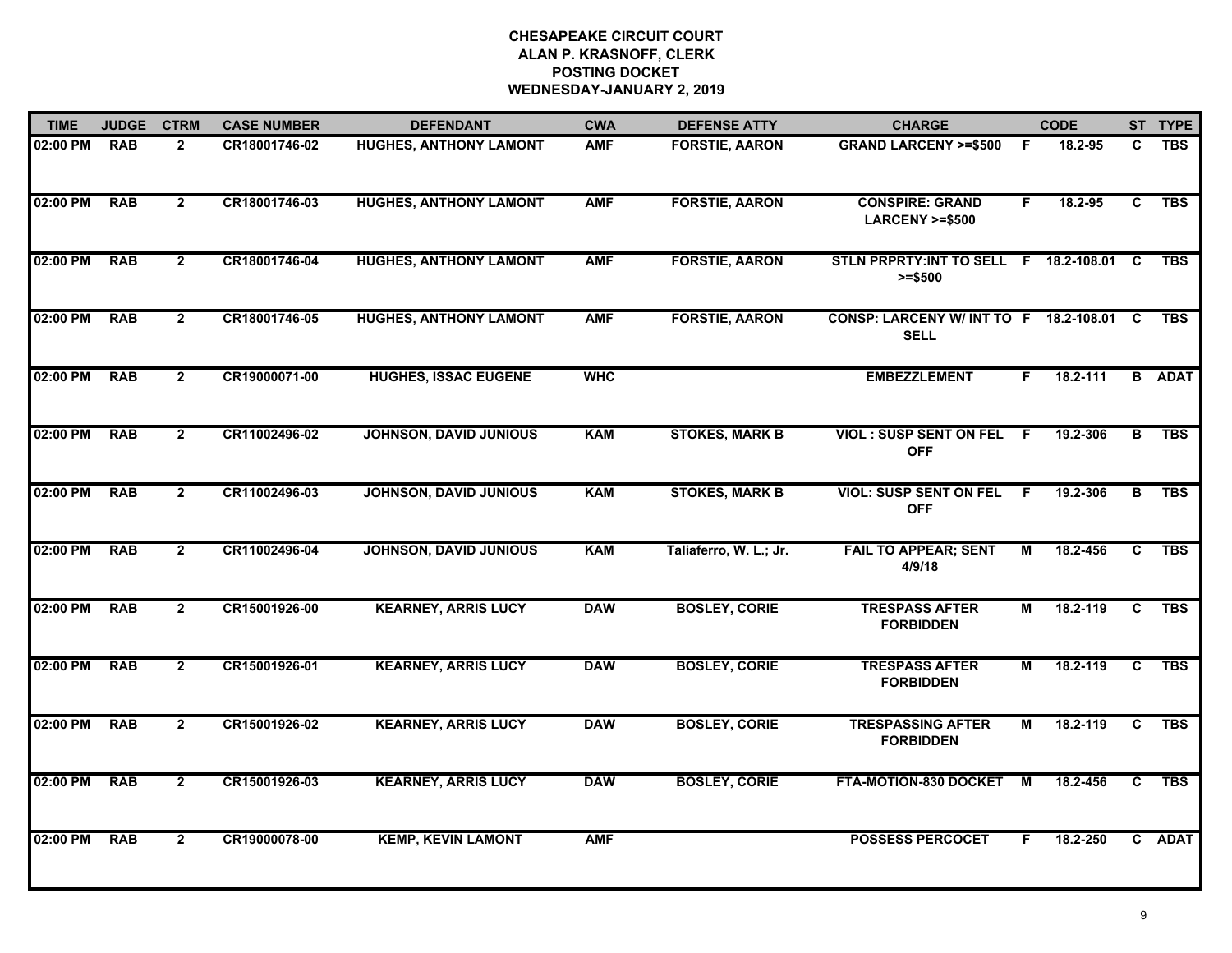| <b>TIME</b> | <b>JUDGE</b> | <b>CTRM</b>    | <b>CASE NUMBER</b> | <b>DEFENDANT</b>                  | <b>CWA</b> | <b>DEFENSE ATTY</b>           | <b>CHARGE</b>                                  |    | <b>CODE</b>          |              | ST TYPE     |
|-------------|--------------|----------------|--------------------|-----------------------------------|------------|-------------------------------|------------------------------------------------|----|----------------------|--------------|-------------|
| 02:00 PM    | <b>RAB</b>   | $\mathbf{2}$   | CR19000078-01      | <b>KEMP, KEVIN LAMONT</b>         | <b>AMF</b> |                               | ATTEMPT ASSAULT ON LEO F                       |    | $18.2 - 51.1$        | C.           | <b>ADAT</b> |
| 02:00 PM    | <b>RAB</b>   | $\overline{2}$ | CR19000078-02      | <b>KEMP, KEVIN LAMONT</b>         | <b>AMF</b> |                               | <b>PWID MARIJUANA</b>                          | М  | 18.2-248.1           | $\mathbf{C}$ | <b>ADAT</b> |
| 02:00 PM    | <b>RAB</b>   | $\mathbf{2}$   | CR19000078-03      | <b>KEMP, KEVIN LAMONT</b>         | <b>AMF</b> |                               | <b>ELUDE</b>                                   |    | F 46.2-817(B) C ADAT |              |             |
| 02:00 PM    | <b>RAB</b>   | $\mathbf{2}$   | CR19000078-04      | <b>KEMP, KEVIN LAMONT</b>         | <b>AMF</b> |                               | <b>RECK DR: GENERALLY,</b><br><b>DANGER</b>    |    | M A.46.2-852 C ADAT  |              |             |
| 02:00 PM    | <b>RAB</b>   | $\overline{2}$ | CR19000078-05      | <b>KEMP, KEVIN LAMONT</b>         | <b>AMF</b> |                               | <b>RECKLESS DRIVING-</b><br>20MPH+ OVER        |    | M C.46.2-862         |              | C ADAT      |
| 02:00 PM    | <b>RAB</b>   | $\mathbf{2}$   | CR10000725-03      | <b>LAWRENCE, VICTOR LYN</b>       | <b>DJH</b> | Black, Hugh E.; III           | <b>VIOL PROBATION ON FEL</b><br><b>OFF</b>     | F. | 19.2-306             | C            | <b>TBS</b>  |
| 02:00 PM    | <b>RAB</b>   | $\mathbf{2}$   | CR11002596-01      | <b>LAWRENCE, VICTOR LYN</b>       | <b>DJH</b> | Black, Hugh E.; III           | <b>VIOL PROBATION ON FEL</b><br><b>OFF</b>     | F. | 19.2-306             | C            | <b>TBS</b>  |
| 02:00 PM    | <b>RAB</b>   | $\mathbf{2}$   | CR11003119-01      | <b>LAWRENCE, VICTOR LYN</b>       | <b>DJH</b> | Black, Hugh E.; III           | <b>VIOL PROBATION ON FEL</b><br><b>OFF</b>     | -F | 19.2-306             | C            | <b>TBS</b>  |
| 02:00 PM    | <b>RAB</b>   | $\overline{2}$ | CR19000006-00      | <b>LOTZ, PIERSON CLAIR</b>        | <b>JAF</b> | Draper, Anthony L.            | UNLAWFULLY OBTAIN DMV F<br><b>DOCUMENT</b>     |    | 46.2-105.2           | в            | <b>TBS</b>  |
| 02:00 PM    | <b>RAB</b>   | $\overline{2}$ | CR19000006-01      | <b>LOTZ, PIERSON CLAIR</b>        | <b>JAF</b> | Draper, Anthony L.            | <b>FALSE STATEMENT ON DMV F</b><br><b>APPL</b> |    | 46.2-605             | в            | <b>TBS</b>  |
| 02:00 PM    | <b>RAB</b>   | $\overline{2}$ | CR17001764-00      | <b>MADERA, MANUEL G</b>           | <b>WHC</b> | <b>MORRIS, MATTHEW T</b>      | <b>CAPIAS: FTA AS WITNESS M</b>                |    | 18.2-456             | C            | <b>TBS</b>  |
| 02:00 PM    | <b>RAB</b>   | $\overline{2}$ | CR17001764-01      | <b>MADERA, MANUEL G</b>           |            | <b>RINGLER-LANTZY, THOMAS</b> | FTA-WITNESS SC HEARING M                       |    | 18.2-456             | C            | <b>TBS</b>  |
| 02:00 PM    | <b>RAB</b>   | $\mathbf{2}$   | CR12001399-06      | <b>MARTIN, PAUL SYLVESTER; JR</b> | <b>SNS</b> | Gilchrist, Kurt A.            | <b>VIOL PROBATION ON FEL</b><br><b>OFF</b>     | -F | 19.2-306             | C.           | <b>TBS</b>  |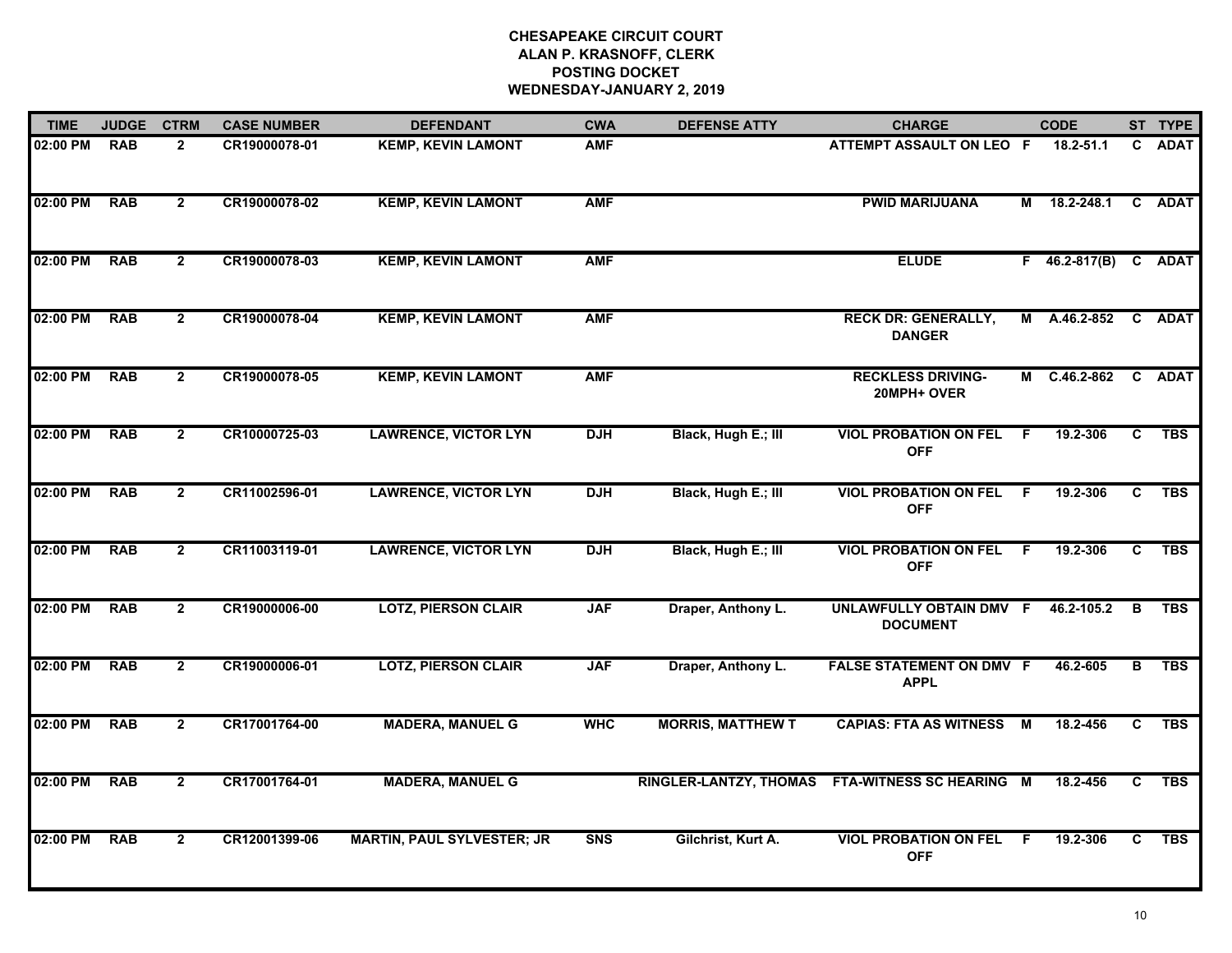| <b>TIME</b> | <b>JUDGE</b> | <b>CTRM</b>    | <b>CASE NUMBER</b> | <b>DEFENDANT</b>                   | <b>CWA</b> | <b>DEFENSE ATTY</b>         | <b>CHARGE</b>                                   |    | <b>CODE</b>     |                | ST TYPE    |
|-------------|--------------|----------------|--------------------|------------------------------------|------------|-----------------------------|-------------------------------------------------|----|-----------------|----------------|------------|
| 02:00 PM    | <b>RAB</b>   | $\mathbf{2}$   | CR12001399-07      | <b>MARTIN, PAUL SYLVESTER; JR</b>  | <b>SNS</b> | <b>GILCHRIST, KURT</b>      | <b>VIOL PROBATION ON FEL</b><br><b>OFF</b>      | -F | 19.2-306        | C              | <b>TBS</b> |
| 02:00 PM    | <b>RAB</b>   | $\mathbf{2}$   | CR18000644-00      | <b>MIKLUSCHAK, PAUL JOSEPH; JR</b> | <b>KAM</b> | Black, Hugh E.; III         | <b>ROBBERY</b>                                  | F. | $18.2 - 58$     | C.             | <b>TBS</b> |
| 02:00 PM    | <b>RAB</b>   | $\mathbf{2}$   | CR18000644-01      | <b>MIKLUSCHAK, PAUL JOSEPH; JR</b> | <b>KAM</b> | Black, Hugh E.; III         | <b>ABDUCTION BY FORCE</b>                       | F. | 18.2-47         | C.             | <b>TBS</b> |
| 02:00 PM    | <b>RAB</b>   | $\mathbf{2}$   | CR18000644-02      | <b>MIKLUSCHAK, PAUL JOSEPH; JR</b> | <b>KAM</b> | Black, Hugh E.; III         | <b>ABDUCTION BY FORCE</b>                       | F. | 18.2-47         | C.             | <b>TBS</b> |
| 02:00 PM    | <b>RAB</b>   | $\mathbf{2}$   | CR18000644-03      | <b>MIKLUSCHAK, PAUL JOSEPH; JR</b> | <b>KAM</b> | Black, Hugh E.; III         | <b>POSS OXYCODONE</b>                           | F. | 18.2-250        | C.             | <b>TBS</b> |
| 02:00 PM    | <b>RAB</b>   | $\overline{2}$ | CR09003492-01      | <b>MOODY, VICTOR AL-SHAREEK</b>    | <b>PLS</b> | <b>MASON, SHARON</b>        | <b>PROB VIOL (ROBBERY)</b>                      | F. | 19.2-306        | C              | <b>TBS</b> |
| 02:00 PM    | <b>RAB</b>   | $\mathbf{2}$   | CR15002131-00      | <b>MOORE, ERICKA CHANTEL</b>       | <b>DAW</b> | <b>BOUCHARD, JULIAN</b>     | VIOL GOOD BEHAV ON FEL F<br><b>OFF</b>          |    | 19.2-306        | C              | <b>TBS</b> |
| 02:00 PM    | <b>RAB</b>   | $\overline{2}$ | CR06A00612-01      | <b>NEWSOME, CLIFTON ANTONIO</b>    | <b>AHM</b> | <b>MASON, G JEFFREY</b>     | <b>VIOL PROBATION ON FEL</b><br><b>OFF</b>      | F. | 19.2-306        | $\overline{c}$ | <b>TBS</b> |
| 02:00 PM    | <b>RAB</b>   | $\mathbf{2}$   | CR17002177-00      | <b>NEWSOME, CLIFTON ANTONIO</b>    | <b>KAM</b> | Jankell, Peter J.           | <b>FAILED TO REGISTER-SVO F</b><br>2ND          |    | 18.2-472.1      | C              | <b>TBS</b> |
| 02:00 PM    | <b>RAB</b>   | $\mathbf{2}$   | CR18002093-00      | <b>OSBORNE, TYLER ALEXANDER</b>    | <b>AHM</b> | <b>CROOK, HEATHER BUYRN</b> | <b>GRAND LARCENY</b>                            | F. | 18.2-95         | C              | <b>TBS</b> |
| 02:00 PM    | <b>RAB</b>   | $\mathbf{2}$   | CR18002093-01      | <b>OSBORNE, TYLER ALEXANDER</b>    | <b>AHM</b> | <b>CROOK, HEATHER BUYRN</b> | <b>STOLEN PROPERTY</b><br><b>WINTENT SELL</b>   |    | F 18.2-108.01 C |                | <b>TBS</b> |
| 02:00 PM    | <b>RAB</b>   | $\mathbf{2}$   | CR18002093-02      | <b>OSBORNE, TYLER ALEXANDER</b>    | <b>AHM</b> | <b>CROOK, HEATHER BUYRN</b> | <b>CONSPIRE: STOLEN PROP</b><br><b>W/INTENT</b> |    | F 18.2-108.01 C |                | <b>TBS</b> |
| 02:00 PM    | <b>RAB</b>   | $\mathbf{2}$   | CR18002093-03      | <b>OSBORNE, TYLER ALEXANDER</b>    | <b>AHM</b> | <b>CROOK, HEATHER BUYRN</b> | <b>CONSPIRE/AID/ABET LARC F</b><br>> \$500      |    | 18.2-23         | C.             | <b>TBS</b> |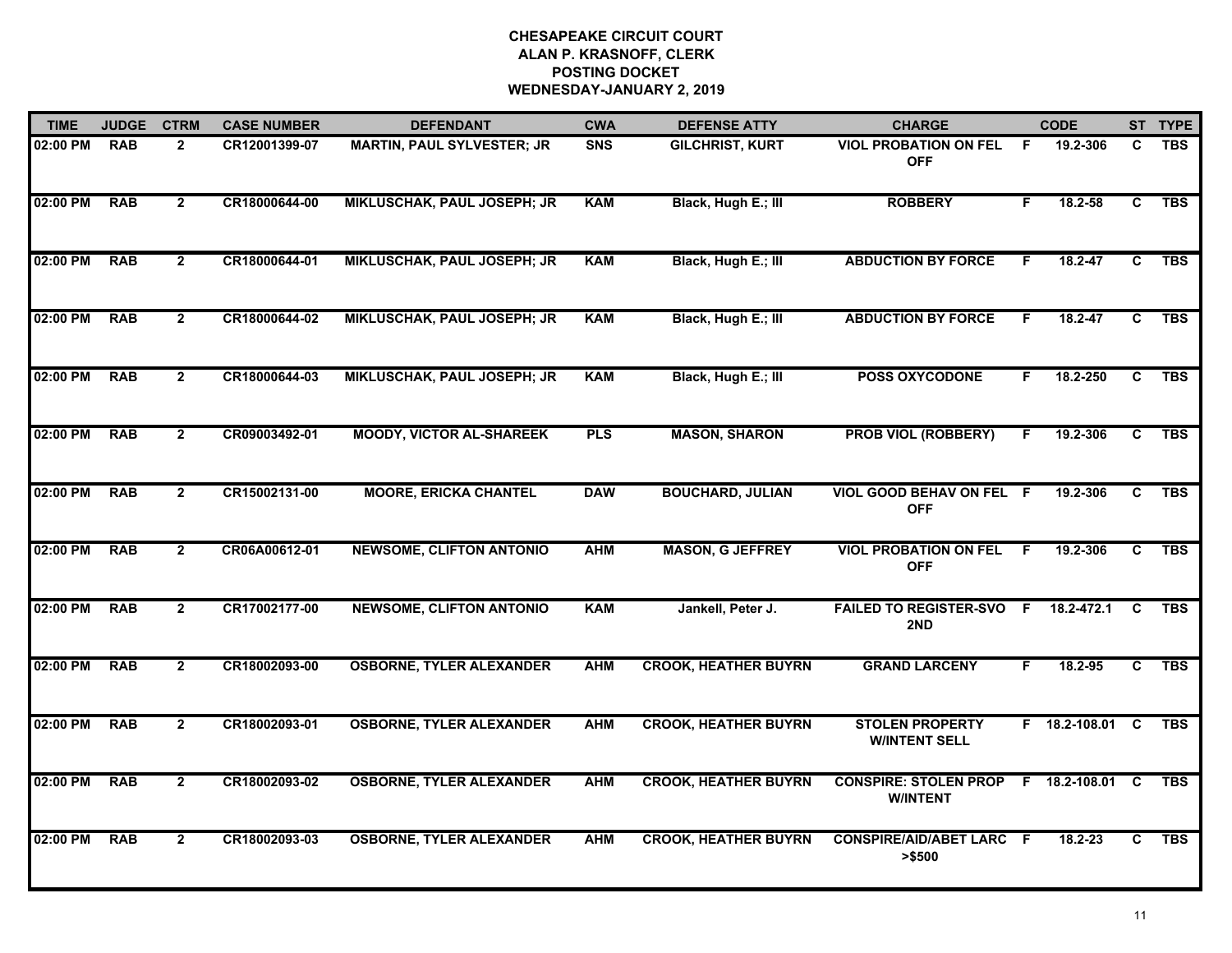| <b>TIME</b> | <b>JUDGE</b> | <b>CTRM</b>    | <b>CASE NUMBER</b> | <b>DEFENDANT</b>                | <b>CWA</b> | <b>DEFENSE ATTY</b>         | <b>CHARGE</b>                                                  |     | <b>CODE</b>  |                | ST TYPE    |
|-------------|--------------|----------------|--------------------|---------------------------------|------------|-----------------------------|----------------------------------------------------------------|-----|--------------|----------------|------------|
| 02:00 PM    | <b>RAB</b>   | $\mathbf{2}$   | CR18002093-04      | <b>OSBORNE, TYLER ALEXANDER</b> | <b>AHM</b> | <b>CROOK, HEATHER BUYRN</b> | <b>POSSESS MARIJUANA</b>                                       |     | M 18.2-250.1 | C              | <b>TBS</b> |
| 02:00 PM    | <b>RAB</b>   | $\overline{2}$ | CR18002093-05      | <b>OSBORNE, TYLER ALEXANDER</b> | <b>AHM</b> | <b>CROOK, HEATHER BUYRN</b> | <b>WEAR MASK TO CONCEAL F</b><br><b>IDENTITY</b>               |     | 18.2-422     | C              | <b>TBS</b> |
| 02:00 PM    | <b>RAB</b>   | $\mathbf{2}$   | CR15001434-02      | PALMER, ANTONIO EDWARD          | <b>MAP</b> |                             | SWIFT-SHERARD, Sanita A. VIOL PROBATION (FEL POSS F<br>$F/A$ ) |     | 19.2-306     | C              | <b>TBS</b> |
| 02:00 PM    | <b>RAB</b>   | $\mathbf{2}$   | CR15001434-03      | PALMER, ANTONIO EDWARD          | <b>MAP</b> | SWIFT-SHERARD, Sanita A.    | <b>VIOL PROBATION (PWID</b><br><b>MARIJ</b> )                  | F.  | 19.2-306     | C              | <b>TBS</b> |
| 02:00 PM    | <b>RAB</b>   | $\overline{2}$ | CR19000016-00      | <b>POOLE, JEREMY WAYNE</b>      | <b>DAM</b> | <b>SINGLETON, KENNETH L</b> | <b>BREAK &amp; ENTER</b>                                       | F.  | $18.2 - 91$  |                | C ADAT     |
| 02:00 PM    | <b>RAB</b>   | $\mathbf{2}$   | CR18000555-00      | <b>PORTER, JONATHAN MARQUIS</b> | <b>AMF</b> | Jones, David L.             | <b>BURGLARY</b>                                                | F.  | $18.2 - 91$  | C              | <b>TBS</b> |
| 02:00 PM    | <b>RAB</b>   | $\mathbf{2}$   | CR18001757-00      | PORTER, JONATHAN MARQUIS        | <b>AMF</b> | <b>HOGAN, DANIEL</b>        | <b>CONSPIRE: GRAND</b><br><b>LARCENY \$200+</b>                | F   | 18.2-95      | $\overline{c}$ | <b>TBS</b> |
| 02:00 PM    | <b>RAB</b>   | $\mathbf{2}$   | CR18001757-01      | PORTER, JONATHAN MARQUIS        | <b>AMF</b> | <b>HOGAN, D</b>             | <b>CONSPIRE: BURGLARY</b>                                      | F   | $18.2 - 91$  | C.             | <b>TBS</b> |
| 02:00 PM    | <b>RAB</b>   | $\mathbf{2}$   | CR18001757-02      | PORTER, JONATHAN MARQUIS        | <b>AMF</b> | <b>HOGAN, DANIEL</b>        | <b>VANDALISM</b>                                               | F.  | 18.2-137     | C              | <b>TBS</b> |
| 02:00 PM    | <b>RAB</b>   | $\mathbf{2}$   | CR18001757-03      | PORTER, JONATHAN MARQUIS        | <b>AMF</b> | <b>HOGAN, DANIEL</b>        | <b>GRAND LARCENY: &gt;=\$200</b>                               | - F | 18.2-95      | C.             | <b>TBS</b> |
| 02:00 PM    | <b>RAB</b>   | $\overline{2}$ | CR18001757-04      | PORTER, JONATHAN MARQUIS        | <b>AMF</b> | <b>HOGAN, DANIEL</b>        | <b>BURGLARY</b>                                                | F.  | $18.2 - 91$  | $\overline{c}$ | <b>TBS</b> |
| 02:00 PM    | <b>RAB</b>   | $\mathbf{2}$   | CR17000955-00      | POTTS, KEWON MARQUETTE; JR      | <b>AEP</b> | TALIAFERRO, WILLIAM L; JR   | <b>FORGE PUBLIC RECORDS</b>                                    | -F  | 18.2-168     | C              | <b>TBS</b> |
| 02:00 PM    | <b>RAB</b>   | $\mathbf{2}$   | CR17000955-01      | POTTS, KEWON MARQUETTE; JR      | <b>AEP</b> | TALIAFERRO, WILLIAM L; JR   | <b>IDENTITY THEFT</b>                                          | М   | 18.2-186.3   | C              | <b>TBS</b> |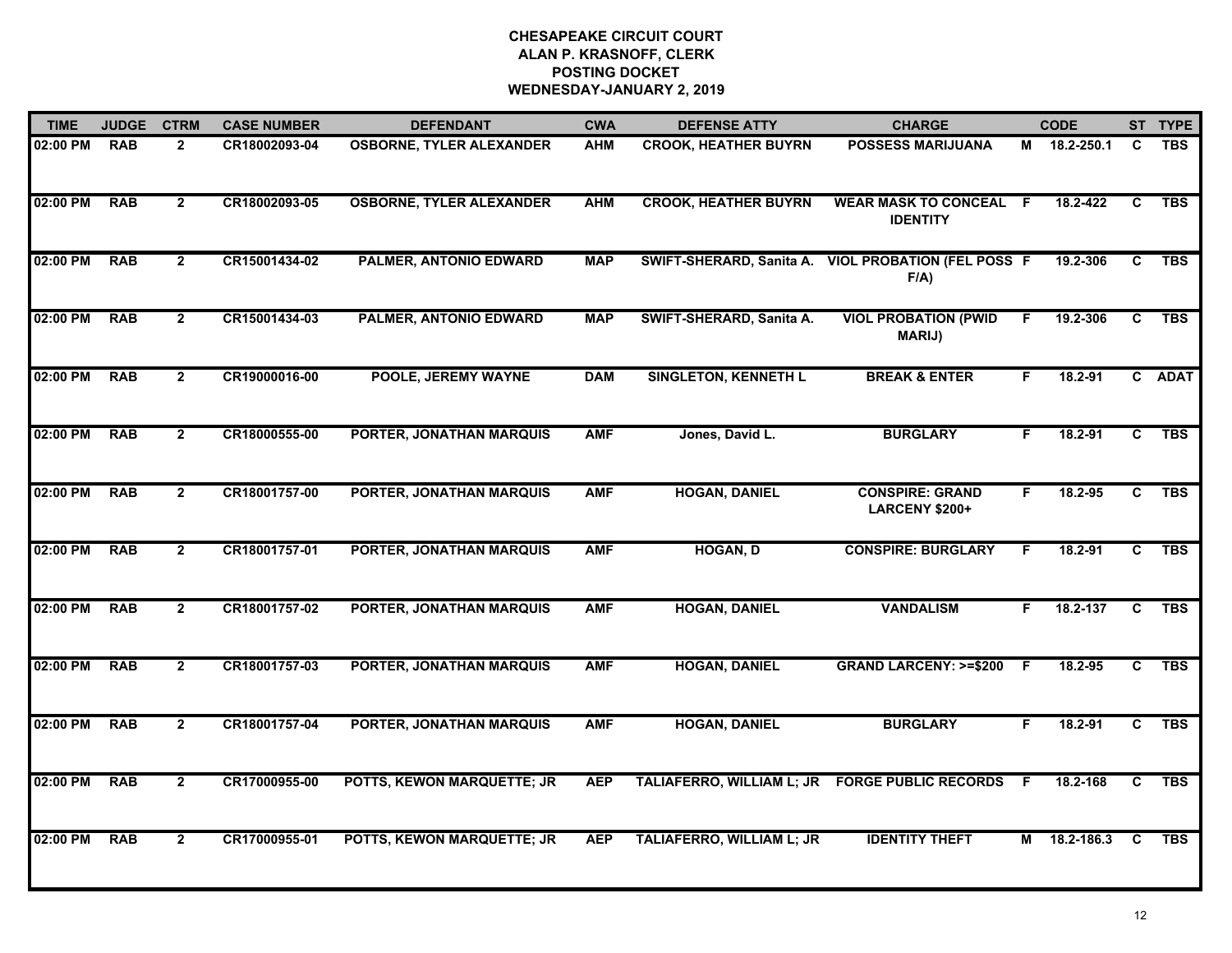| <b>TIME</b> | <b>JUDGE</b> | <b>CTRM</b>    | <b>CASE NUMBER</b> | <b>DEFENDANT</b>              | <b>CWA</b> | <b>DEFENSE ATTY</b>        | <b>CHARGE</b>                                    |    | <b>CODE</b>  |   | ST TYPE    |
|-------------|--------------|----------------|--------------------|-------------------------------|------------|----------------------------|--------------------------------------------------|----|--------------|---|------------|
| 02:00 PM    | <b>RAB</b>   | $\mathbf{2}$   | CR17000955-02      | POTTS, KEWON MARQUETTE; JR    | <b>AEP</b> | TALIAFERRO, WILLIAM L; JR  | <b>DRIV UNDER REVO/SUSP</b>                      |    | M B.46.2-301 | C | <b>TBS</b> |
| 02:00 PM    | <b>RAB</b>   | $\mathbf{2}$   | CR17000955-03      | POTTS, KEWON MARQUETTE; JR    | <b>AEP</b> | <b>TALIAFERRO, WILLIAM</b> | <b>FAIL TO APPEAR-</b><br><b>SENTENCING</b>      | м  | 18.2-456     | C | <b>TBS</b> |
| 02:00 PM    | <b>RAB</b>   | $\overline{2}$ | CR17000076-00      | <b>POWERS, VANESSA ARDEN</b>  | <b>DAM</b> | <b>SACKS, ANDREW</b>       | <b>POSSESS AMPHETAMINE</b>                       | F  | 18.2-250     | в | DD         |
| 02:00 PM    | <b>RAB</b>   | $\mathbf{2}$   | CR04004230-03      | <b>PUGH, EARL MASTON; III</b> | <b>PLS</b> | Draper, Anthony L.         | <b>PROB VIOL ATTEMPTED G F</b><br><b>LARCENY</b> |    | 19.2-306     | C | <b>TBS</b> |
| 02:00 PM    | <b>RAB</b>   | $\mathbf{2}$   | CR05000464-01      | <b>PUGH, EARL MASTON; III</b> | <b>PLS</b> | Draper, Anthony L.         | <b>PROB VIOL BREAK &amp; ENTER F</b>             |    | 19.2-306     | C | <b>REV</b> |
| 02:00 PM    | <b>RAB</b>   | $\mathbf{2}$   | CR05000465-01      | <b>PUGH, EARL MASTON; III</b> | <b>PLS</b> | Draper, Anthony L.         | <b>PROB VIOL GRAND</b><br><b>LARCENY</b>         | F. | 19.2-306     | C | <b>REV</b> |
| 02:00 PM    | <b>RAB</b>   | $\overline{2}$ | CR05000466-01      | <b>PUGH, EARL MASTON; III</b> | <b>PLS</b> | Draper, Anthony L.         | <b>PROB VIOL GRAND</b><br><b>LARCENY</b>         | F. | 19.2-306     | C | <b>REV</b> |
| 02:00 PM    | <b>RAB</b>   | $\overline{2}$ | CR05000468-01      | <b>PUGH, EARL MASTON; III</b> | <b>PLS</b> | Draper, Anthony L.         | <b>PROB VIOL STATUTORY</b><br><b>BURGLARY</b>    | F  | 19.2-306     | C | <b>REV</b> |
| 02:00 PM    | <b>RAB</b>   | $\mathbf{2}$   | CR05000469-01      | <b>PUGH, EARL MASTON; III</b> | <b>PLS</b> | Draper, Anthony L.         | <b>PROB VIOL GRAND</b><br><b>LARCENY</b>         | F. | 19.2-306     | C | <b>REV</b> |
| 02:00 PM    | <b>RAB</b>   | $\overline{2}$ | CR05000471-01      | <b>PUGH, EARL MASTON; III</b> | <b>PLS</b> | Draper, Anthony L.         | <b>PROB VIOL GRAND</b><br><b>LARCENY</b>         | F. | 19.2-306     | C | <b>REV</b> |
| 02:00 PM    | <b>RAB</b>   | $\overline{2}$ | CR05000472-01      | <b>PUGH, EARL MASTON; III</b> | <b>PLS</b> | Draper, Anthony L.         | <b>PROB VIOL BREAK &amp; ENTER F</b>             |    | 19.2-306     | C | <b>REV</b> |
| 02:00 PM    | <b>RAB</b>   | $\overline{2}$ | CR05000474-01      | <b>PUGH, EARL MASTON; III</b> | <b>PLS</b> | Draper, Anthony L.         | PROB VIOL BREAK & ENTER F                        |    | 19.2-306     | C | <b>REV</b> |
| 02:00 PM    | <b>RAB</b>   | $\mathbf{2}$   | CR05000476-01      | <b>PUGH, EARL MASTON; III</b> | <b>PLS</b> | Draper, Anthony L.         | <b>PROB VIOL GRAND</b><br><b>LARCENY</b>         | F. | 19.2-306     | C | <b>REV</b> |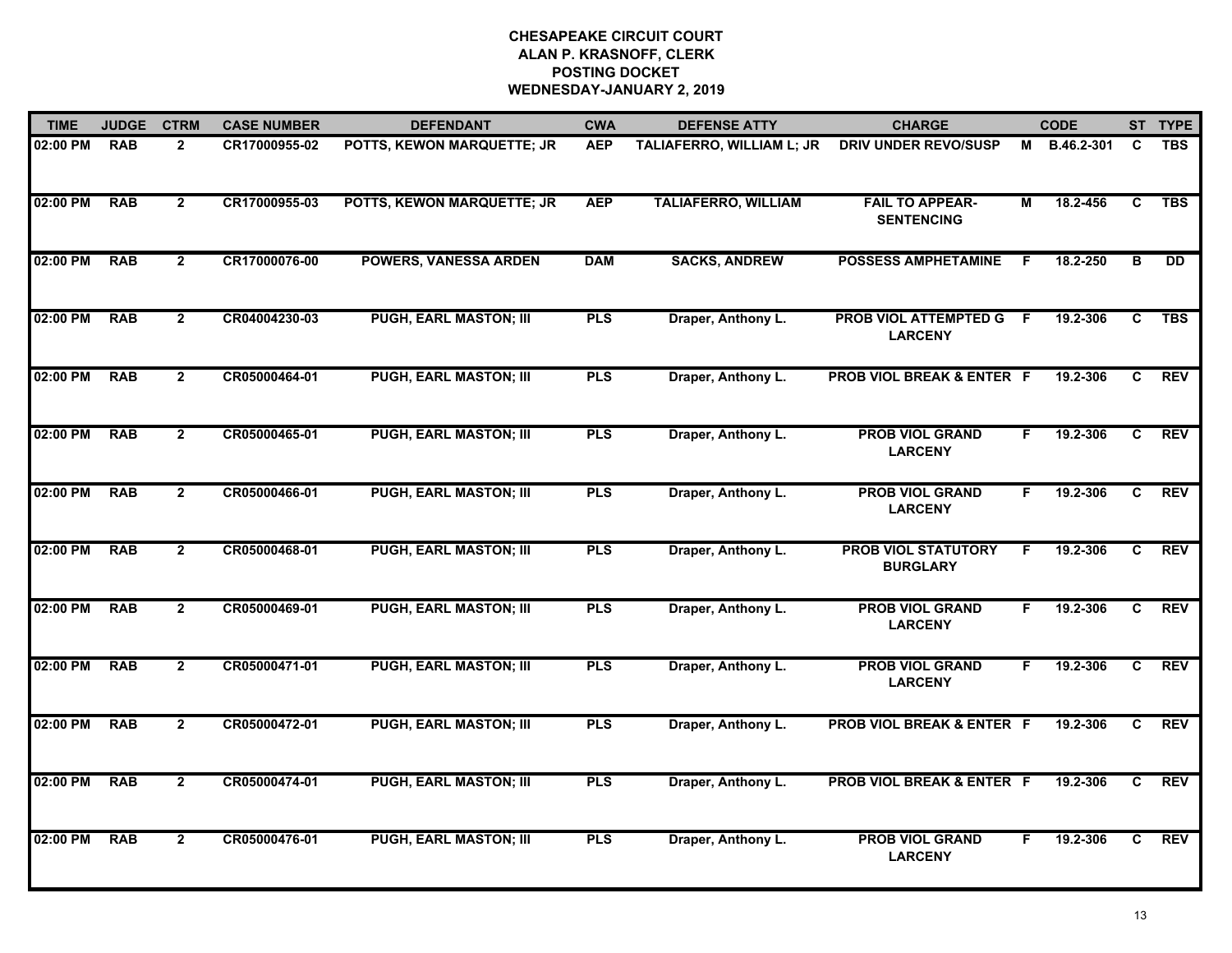| <b>TIME</b> | <b>JUDGE</b> | <b>CTRM</b>    | <b>CASE NUMBER</b> | <b>DEFENDANT</b>                  | <b>CWA</b> | <b>DEFENSE ATTY</b>  | <b>CHARGE</b>                                    |    | <b>CODE</b>      |                | ST TYPE     |
|-------------|--------------|----------------|--------------------|-----------------------------------|------------|----------------------|--------------------------------------------------|----|------------------|----------------|-------------|
| 02:00 PM    | <b>RAB</b>   | $\overline{2}$ | CR05000477-01      | PUGH, EARL MASTON; III            | <b>PLS</b> | Draper, Anthony L.   | PROB VIOL BREAK & ENTER F                        |    | 19.2-306         | C.             | <b>REV</b>  |
| 02:00 PM    | <b>RAB</b>   | $\overline{2}$ | CR19000028-00      | <b>QUARTUCCI, RICHARD BRANDON</b> | <b>BKF</b> |                      | DWI W/PREVIOUS FELONY F                          |    | $J.18.2 - 266$   | B              | <b>ADAT</b> |
| 02:00 PM    | <b>RAB</b>   | $\mathbf{2}$   | CR19000028-01      | <b>QUARTUCCI, RICHARD BRANDON</b> | <b>BKF</b> |                      | <b>REFUSE BREATH TEST:</b><br>2ND+ OFF           |    | M A.18.2-268.3 B |                | <b>ADAT</b> |
| 02:00 PM    | <b>RAB</b>   | $\overline{2}$ | CR19000028-02      | <b>QUARTUCCI, RICHARD BRANDON</b> | <b>BKF</b> |                      | DRIV W/ REVO OL: DWI<br><b>RELATED</b>           | м  | A.18.2-272       | <b>B</b>       | <b>ADAT</b> |
| 02:00 PM    | <b>RAB</b>   | $\overline{2}$ | CR19000005-00      | <b>RIALS, ROSHAD ALEXANDER</b>    | <b>AMF</b> | <b>MUSSONI, ERIK</b> | <b>GRAND LARCENY: AUTO</b>                       | F. | 18.2-95          | C.             | <b>TBS</b>  |
| 02:00 PM    | <b>RAB</b>   | $\mathbf{2}$   | CR19000005-01      | RIALS, ROSHAD ALEXANDER           | <b>AMF</b> | <b>MUSSONI, ERIK</b> | <b>CLIMB VEHICLE TO COMMIT M</b><br><b>CRIME</b> |    | 18.2-147         | $\overline{c}$ | <b>TBS</b>  |
| 02:00 PM    | <b>RAB</b>   | $\overline{2}$ | CR19000005-02      | <b>RIALS, ROSHAD ALEXANDER</b>    | <b>AMF</b> | <b>MUSSONI, ERIK</b> | <b>OBSTRUCT JUSTICE</b>                          | M  | 18.2-460         | $\overline{c}$ | <b>TBS</b>  |
| 02:00 PM    | <b>RAB</b>   | $\overline{2}$ | CR19000005-03      | <b>RIALS, ROSHAD ALEXANDER</b>    | <b>AMF</b> | <b>MUSSONI, ERIK</b> | <b>CONSPIRE/AID/ABET LARC F</b><br>> \$200       |    | $18.2 - 23$      | C              | <b>TBS</b>  |
| 02:00 PM    | <b>RAB</b>   | $\mathbf{2}$   | CR19000005-04      | <b>RIALS, ROSHAD ALEXANDER</b>    | <b>AMF</b> | <b>MUSSONI, ERIK</b> | <b>FLEE FROM LEO</b>                             | М  | 18.2-479.1       | C              | <b>TBS</b>  |
| 02:00 PM    | <b>RAB</b>   | $\overline{2}$ | CR19000005-05      | <b>RIALS, ROSHAD ALEXANDER</b>    | <b>AMF</b> | <b>MUSSONI, ERIK</b> | <b>ELUDING-MISD</b>                              |    | $M$ 46.2-817(A)  | C              | <b>TBS</b>  |
| 02:00 PM    | <b>RAB</b>   | $\overline{2}$ | CR19000005-06      | <b>RIALS, ROSHAD ALEXANDER</b>    | <b>AMF</b> | <b>MUSSONI, ERIK</b> | <b>BREAK &amp; ENTER</b>                         | F. | 18.2-91          | C              | <b>TBS</b>  |
| 02:00 PM    | <b>RAB</b>   | $\overline{2}$ | CR19000005-07      | <b>RIALS, ROSHAD ALEXANDER</b>    | <b>AMF</b> | <b>MUSSONI, ERIK</b> | <b>CONSPIRE: BREAK &amp; ENTER F</b>             |    | $18.2 - 91$      | $\overline{c}$ | <b>TBS</b>  |
| 02:00 PM    | <b>RAB</b>   | $\mathbf{2}$   | CR19000005-08      | <b>RIALS, ROSHAD ALEXANDER</b>    | <b>AMF</b> | <b>MUSSONI, ERIK</b> | GRAND LARCENY: >=\$200 F                         |    | 18.2-95          | C.             | <b>TBS</b>  |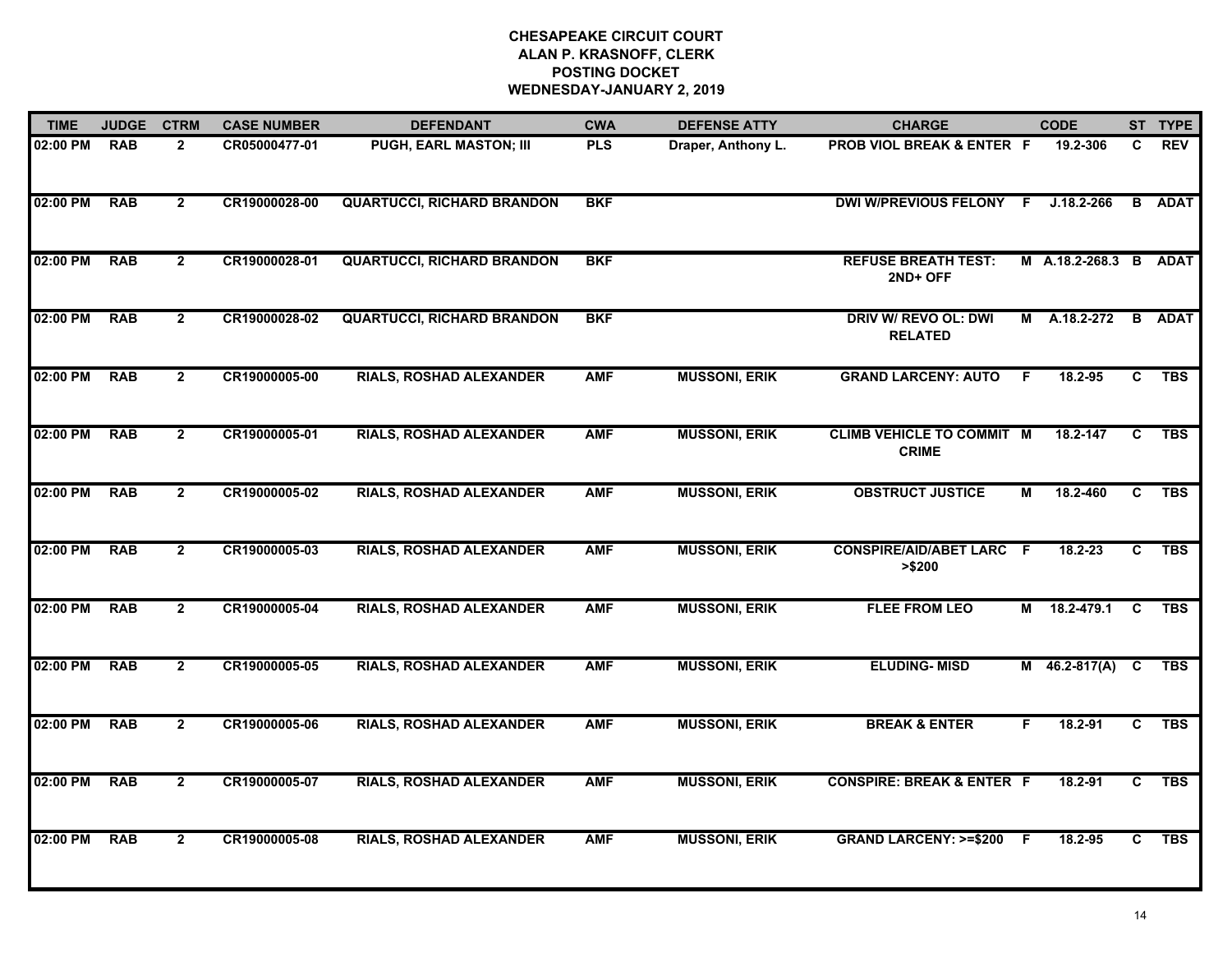| <b>TIME</b> | <b>JUDGE</b> | <b>CTRM</b>    | <b>CASE NUMBER</b> | <b>DEFENDANT</b>                 | <b>CWA</b> | <b>DEFENSE ATTY</b>      | <b>CHARGE</b>                                  |                         | <b>CODE</b>   |                | ST TYPE    |
|-------------|--------------|----------------|--------------------|----------------------------------|------------|--------------------------|------------------------------------------------|-------------------------|---------------|----------------|------------|
| 02:00 PM    | <b>RAB</b>   | $\overline{2}$ | CR19000005-09      | RIALS, ROSHAD ALEXANDER          | <b>AMF</b> | <b>MUSSONI, ERIK</b>     | <b>CONSPIRE: GRAND</b><br><b>LARCENY</b>       | F.                      | 18.2-95       | C              | <b>TBS</b> |
| 02:00 PM    | <b>RAB</b>   | $\overline{2}$ | CR14001844-03      | <b>RODGERS, RODRIQUEZ LAMONT</b> | <b>BW</b>  | <b>BOUCHARD, JULIAN</b>  | <b>PROB VIOL (POSSESS</b><br><b>HEROIN)</b>    | F.                      | 19.2-306      | $\overline{B}$ | <b>TBS</b> |
| 02:00 PM    | <b>RAB</b>   | $\overline{2}$ | CR19000065-00      | <b>RODGERS, RONALD THEON</b>     | <b>ASA</b> |                          | <b>POSSESS</b><br><b>METHAMPHETAMINE</b>       | F.                      | 18.2-250      |                | C ADAT     |
| 02:00 PM    | <b>RAB</b>   | $\mathbf{2}$   | CR19000065-01      | <b>RODGERS, RONALD THEON</b>     | <b>ASA</b> |                          | <b>POSSESSION OF</b><br><b>MARIJUANA</b>       | М                       | 18.2-250.1    |                | C ADAT     |
| 02:00 PM    | <b>RAB</b>   | $\mathbf{2}$   | CR15000633-02      | <b>RUNNER, ADRIAN DARNELL</b>    | <b>BW</b>  | <b>GILCHRIST, KURT A</b> | <b>MISD VIOL OF CCA</b><br><b>PROBATION</b>    | М                       | 19.2-303.3    | B              | <b>BSC</b> |
| 02:00 PM    | <b>RAB</b>   | $\overline{2}$ | CR18001540-00      | <b>RUSSELL, DAKOTA CRAIG</b>     | <b>AEP</b> | Jones, David L.          | <b>POSSESS HEROIN</b>                          | F.                      | 18.2-250      | C              | <b>TBS</b> |
| 02:00 PM    | <b>RAB</b>   | $\mathbf{2}$   | CR18001540-01      | <b>RUSSELL, DAKOTA CRAIG</b>     | <b>AEP</b> | Jones, David L.          | <b>POSSESS COCAINE</b>                         | F.                      | 18.2-250      | C              | <b>TBS</b> |
| 02:00 PM    | <b>RAB</b>   | $\overline{2}$ | CR18001540-02      | <b>RUSSELL, DAKOTA CRAIG</b>     | <b>AEP</b> | Jones, David L.          | <b>UNAUTH POSSESSION:</b><br><b>DRUG PARA</b>  | $\overline{\mathsf{M}}$ | 54.1-3466     | $\overline{c}$ | <b>TBS</b> |
| 02:00 PM    | <b>RAB</b>   | $\overline{2}$ | CR17001150-01      | <b>SHELTON, JOSHUA REED</b>      | <b>ALG</b> | <b>OXENHAM, CARA P</b>   | <b>VIOL PROBATION OF MISD</b><br><b>OFF</b>    | M                       | 19.2-306      | C              | <b>TBS</b> |
| 02:00 PM    | <b>RAB</b>   | $\overline{2}$ | CR18000522-00      | <b>SMALL, JOSHUA TADARRELL</b>   | <b>AJS</b> | <b>HOGAN, DANIEL</b>     | <b>DRIVE ON REVOKED</b>                        | М                       | B.46.2-301    | F.             | <b>MBF</b> |
| 02:00 PM    | <b>RAB</b>   | $\mathbf{2}$   | CR19000022-00      | <b>SMITH, AARON DUANE</b>        | <b>BEC</b> | <b>POMERANZ, AARON</b>   | A&B - FAM MEMBER, 3RD + F<br><b>OFF</b>        |                         | $18.2 - 57.2$ | B              | TBS        |
| 02:00 PM    | <b>RAB</b>   | $\overline{2}$ | CR14002098-03      | <b>SMITH, THOMAS ANDREW</b>      | <b>BKF</b> |                          | <b>PROB VIOL POSSESS</b><br><b>COCAINE</b>     | F.                      | 19.2-306      | C.             | <b>TBS</b> |
| 02:00 PM    | <b>RAB</b>   | $\overline{2}$ | CR17002083-03      | <b>SMITH, THOMAS ANDREW</b>      | <b>BKF</b> |                          | <b>PROB VIOL CHILD</b><br><b>ABUSE/NEGLECT</b> | F.                      | 19.2-306      | C              | <b>TBS</b> |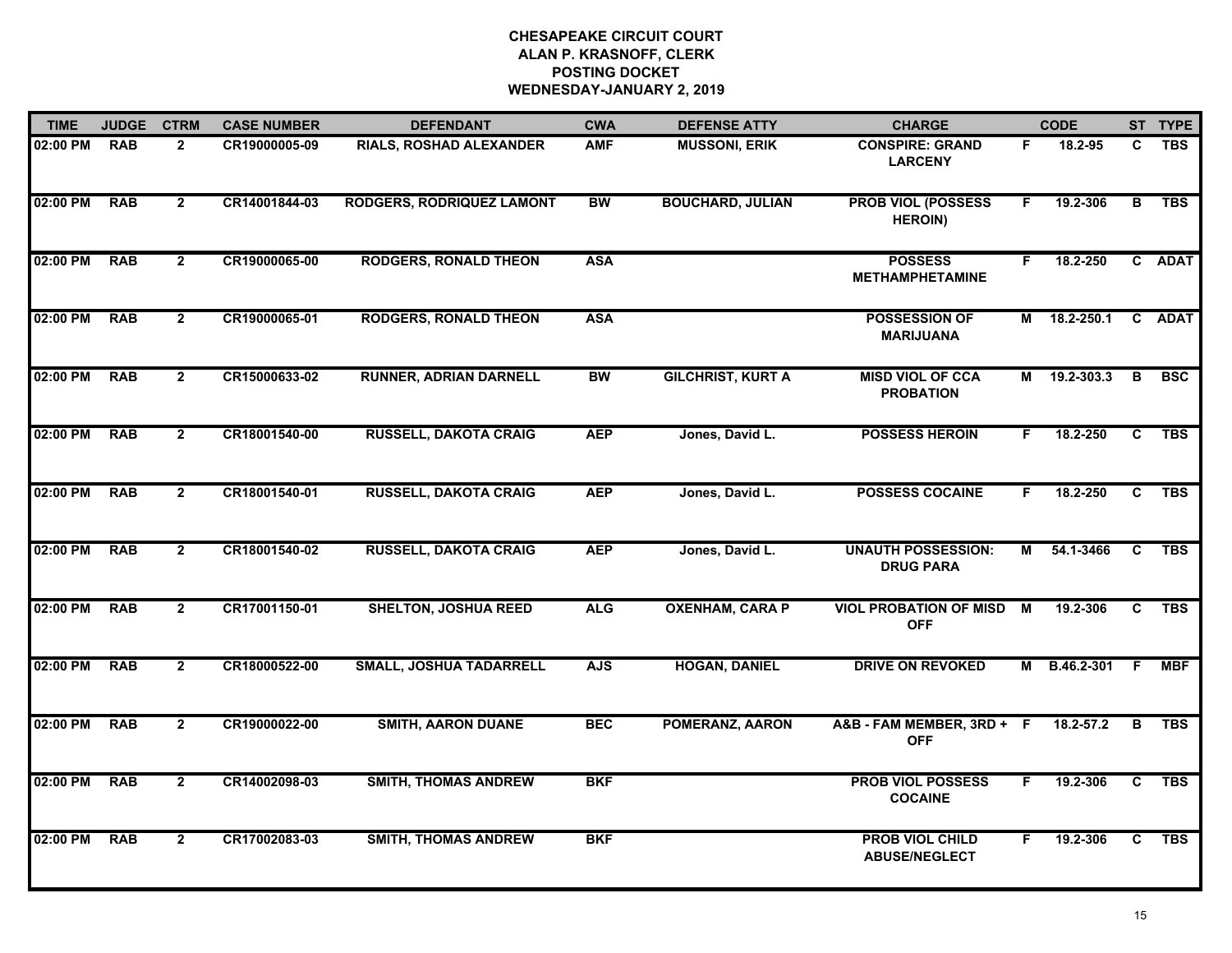| <b>TIME</b> | <b>JUDGE</b> | <b>CTRM</b>    | <b>CASE NUMBER</b> | <b>DEFENDANT</b>                | <b>CWA</b> | <b>DEFENSE ATTY</b>           | <b>CHARGE</b>                                          |    | <b>CODE</b>  |                | ST TYPE    |
|-------------|--------------|----------------|--------------------|---------------------------------|------------|-------------------------------|--------------------------------------------------------|----|--------------|----------------|------------|
| 02:00 PM    | <b>RAB</b>   | $\mathbf{2}$   | CR18001885-00      | THIBODEAU, BRETT MICHAEL        | <b>BKF</b> | HOLDER, WILLIAM JOSHUA        | <b>BURGLARY</b>                                        | F. | 18.2-91      | C              | <b>TBS</b> |
| 02:00 PM    | <b>RAB</b>   | $\overline{2}$ | CR18001885-01      | THIBODEAU, BRETT MICHAEL        | <b>BKF</b> | <b>HOLDER, WILLIAM JOSHUA</b> | <b>GRAND LARCENY</b>                                   | F. | 18.2-95      | C              | <b>TBS</b> |
| 02:00 PM    | <b>RAB</b>   | $\mathbf{2}$   | CR18001885-02      | THIBODEAU, BRETT MICHAEL        | <b>BKF</b> | <b>HOLDER, WILLIAM JOSHUA</b> | <b>DESTRUCT PROP W/INTENT F</b><br>$>= $1000$          |    | 18.2-137     | C              | <b>TBS</b> |
| 02:00 PM    | <b>RAB</b>   | $\mathbf{2}$   | CR18001885-03      | THIBODEAU, BRETT MICHAEL        | <b>BKF</b> | HOLDER, WILLIAM JOSHUA        | <b>DESTRUCT PROP W/INTENT F</b><br>$>= $1000$          |    | 18.2-137     | C              | <b>TBS</b> |
| 02:00 PM    | <b>RAB</b>   | $\mathbf{2}$   | CR18001885-04      | THIBODEAU, BRETT MICHAEL        | <b>BKF</b> | <b>HOLDER, WILLIAM JOSHUA</b> | <b>BURGLARY</b>                                        | F. | 18.2-91      | C              | <b>TBS</b> |
| 02:00 PM    | <b>RAB</b>   | $\mathbf{2}$   | CR18001885-05      | THIBODEAU, BRETT MICHAEL        | <b>BKF</b> | <b>HOLDER, WILLIAM JOSHUA</b> | <b>GRAND LARCENY</b>                                   | F. | 18.2-95      | C.             | TBS        |
| 02:00 PM    | <b>RAB</b>   | $\mathbf{2}$   | CR18001885-06      | THIBODEAU, BRETT MICHAEL        | <b>BKF</b> |                               | <b>FAIL TO APPEAR- GDC</b>                             | M  | 18.2-456     | C              | <b>TBS</b> |
| 02:00 PM    | <b>RAB</b>   | $\mathbf{2}$   | CR19000037-00      | THOMPSON, ADRIAN JAMARL         | <b>JAF</b> | <b>WOOTEN, MATTHEW</b>        | ELUDE/DISREGARD POLICE- F 46.2-817(B)<br><b>FELONY</b> |    |              | B              | <b>TBS</b> |
| 02:00 PM    | <b>RAB</b>   | $\overline{2}$ | CR19000037-01      | THOMPSON, ADRIAN JAMARL         | <b>JAF</b> |                               | <b>RECKLESS: SPEED OVER</b><br>80MPH                   | M  | A.46.2-862   | -S             | <b>TBS</b> |
| 02:00 PM    | <b>RAB</b>   | $\overline{2}$ | CR17001921-03      | <b>TROTTER, TONEKA SHORINE</b>  | <b>DAM</b> | SWIFT-SHERARD, Sanita A.      | <b>PROB VIOL</b><br>(CONCEALMENT)                      | F. | 19.2-306     | В              | <b>TBS</b> |
| 02:00 PM    | <b>RAB</b>   | $\mathbf{2}$   | CR19000003-00      | <b>VANORDEN, LESLIE PENDREY</b> | <b>DJH</b> | <b>CHAPMAN, NATHAN A</b>      | <b>POSSESS HEROIN</b>                                  | F. | 18.2-250     | $\overline{B}$ | <b>TBS</b> |
| 02:00 PM    | <b>RAB</b>   | $\overline{2}$ | CR19000003-01      | <b>VANORDEN, LESLIE PENDREY</b> | <b>DJH</b> | <b>CHAMPMAN, NATHAN A</b>     | <b>RECKLESS DRIVING:</b><br><b>GENERALLY</b>           |    | M A.46.2-852 | $\overline{B}$ | <b>TBS</b> |
| 02:00 PM    | <b>RAB</b>   | $\overline{2}$ | CR19000025-00      | <b>WALLACE, BRIAN KEITH</b>     | <b>KJB</b> | <b>FORSTIE, A</b>             | <b>PWID COCAINE: 3RD+</b><br><b>OFFENSE</b>            | F. | 18.2-248     | в              | <b>TBS</b> |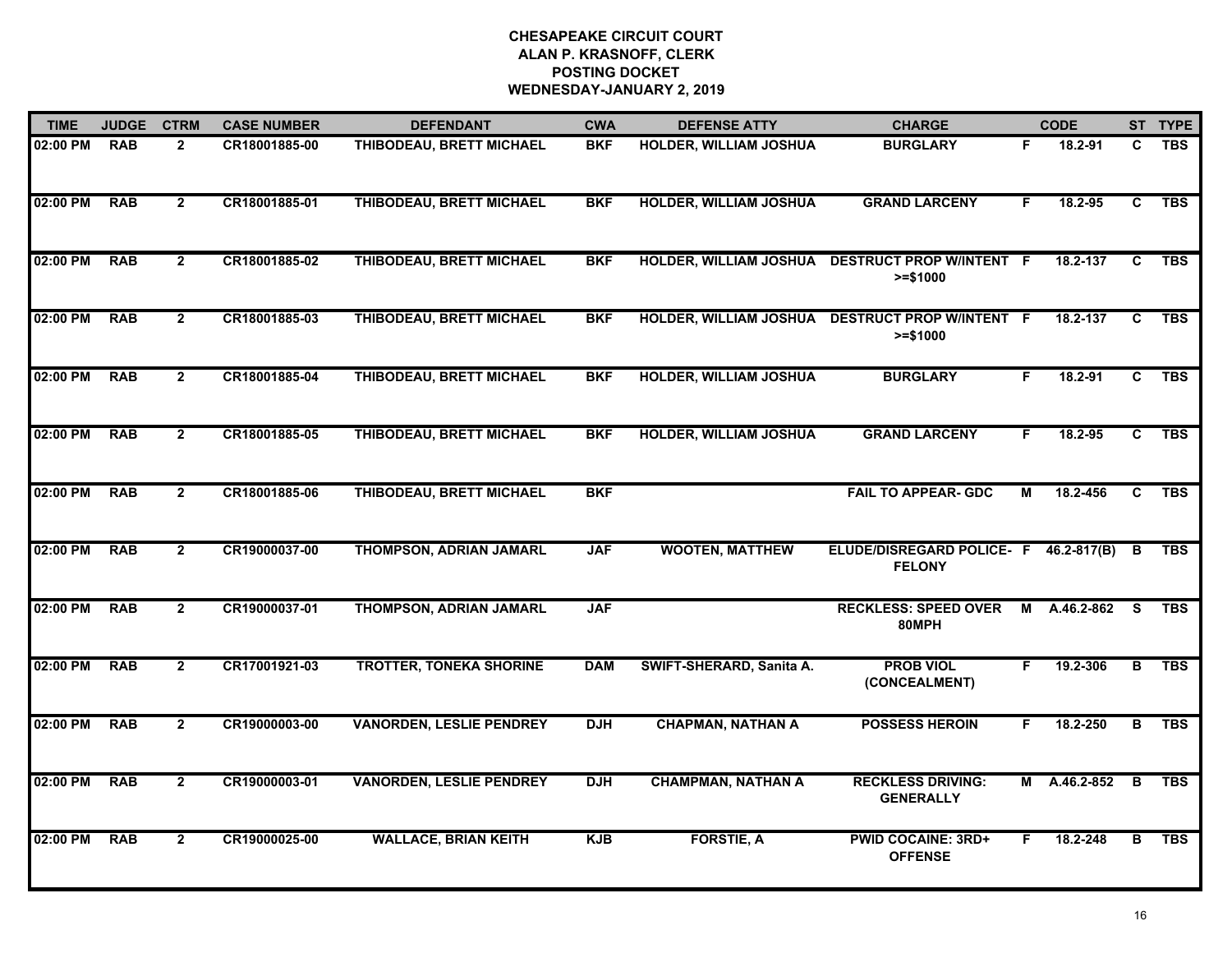| <b>TIME</b> | <b>JUDGE</b> | <b>CTRM</b>    | <b>CASE NUMBER</b> | <b>DEFENDANT</b>              | <b>CWA</b> | <b>DEFENSE ATTY</b>      | <b>CHARGE</b>                                      |    | <b>CODE</b>  |    | ST TYPE    |
|-------------|--------------|----------------|--------------------|-------------------------------|------------|--------------------------|----------------------------------------------------|----|--------------|----|------------|
| 02:00 PM    | <b>RAB</b>   | $\mathbf{2}$   | CR19000025-01      | <b>WALLACE, BRIAN KEITH</b>   | <b>KJB</b> | <b>FORSTIE, AARON</b>    | ELUDE/DISREGARD POLICE- F<br><b>FELONY</b>         |    | 46.2-817(B)  | C  | <b>TBS</b> |
| 02:00 PM    | <b>RAB</b>   | $\mathbf{2}$   | CR03A04390-01      | <b>WATFORD, ERIK JAMAL</b>    | <b>DJH</b> | <b>BUYRN, RICHARD</b>    | <b>VIOL PROBATION (RECV</b><br><b>STOL PROP</b>    | F. | 19.2-306     | C. | <b>TBS</b> |
| 02:00 PM    | <b>RAB</b>   | $\mathbf{2}$   | CR17001995-00      | <b>WEBB, BERNARD LAMONT</b>   | <b>ASA</b> | Black, Hugh E.; III      | <b>POSSESS COCAINE</b>                             | F. | 18.2-250     | в  | <b>TBS</b> |
| 02:00 PM    | <b>RAB</b>   | $\mathbf{2}$   | CR19000081-00      | <b>WIDGEON, JOSEPH BLAKE</b>  | <b>AHM</b> |                          | <b>LOCAL CORR FAC INMATE F</b><br><b>COMT FEL</b>  |    | 53.1-204     |    | C ADAT     |
| 02:00 PM    | <b>RAB</b>   | $\mathbf{2}$   | CR19000081-01      | <b>WIDGEON, JOSEPH BLAKE</b>  | <b>AHM</b> |                          | <b>POSSESS</b><br><b>METHAMPHETAMINE</b>           |    | 18.2-250     |    | C ADAT     |
| 02:00 PM    | <b>RAB</b>   | $\mathbf{2}$   | CR10000283-02      | <b>WILLIAMS, ANTONIO ERIC</b> | <b>KAM</b> | <b>CURRIN, KATHERINE</b> | <b>VIOL PROBATION ON FEL</b><br><b>OFF</b>         | F. | 19.2-306     | C. | <b>TBS</b> |
| 02:00 PM    | <b>RAB</b>   | $\mathbf{2}$   | CR18001071-00      | <b>WILLIAMS, RONALD BRENT</b> | <b>WHC</b> | <b>BOSLEY, CORIE</b>     | OTHER FORGERY, EMPLOY F<br><b>AS TRUE</b>          |    | 18.2-172     | F. | <b>BSC</b> |
| 02:00 PM    | <b>RAB</b>   | $\mathbf{2}$   | CR18001071-03      | <b>WILLIAMS, RONALD BRENT</b> | <b>WHC</b> | <b>BOSLEY, CORIE</b>     | <b>OBTAIN MONEY FALSE</b><br><b>PRETENSE</b>       | M  | 18.2-178     | F. | <b>TBS</b> |
| 02:00 PM    | <b>RAB</b>   | $\overline{2}$ | CR18001071-04      | <b>WILLIAMS, RONALD BRENT</b> | <b>WHC</b> | <b>BOSLEY, CORIE</b>     | <b>FORG BANK NOTE &lt;10,</b><br><b>EMPLY TRUE</b> | M  | $18.2 - 173$ | F. | <b>BSC</b> |
| 02:00 PM    | <b>RAB</b>   | $\mathbf{2}$   | CR17000212-01      | <b>WISE, DAJON TRIKRECE</b>   | <b>JAF</b> | Spencer, Jo Anne         | <b>PROB VIOL (GRAND LARC: F</b><br><b>AUTO)</b>    |    | 19.2-306     | C. | <b>TBS</b> |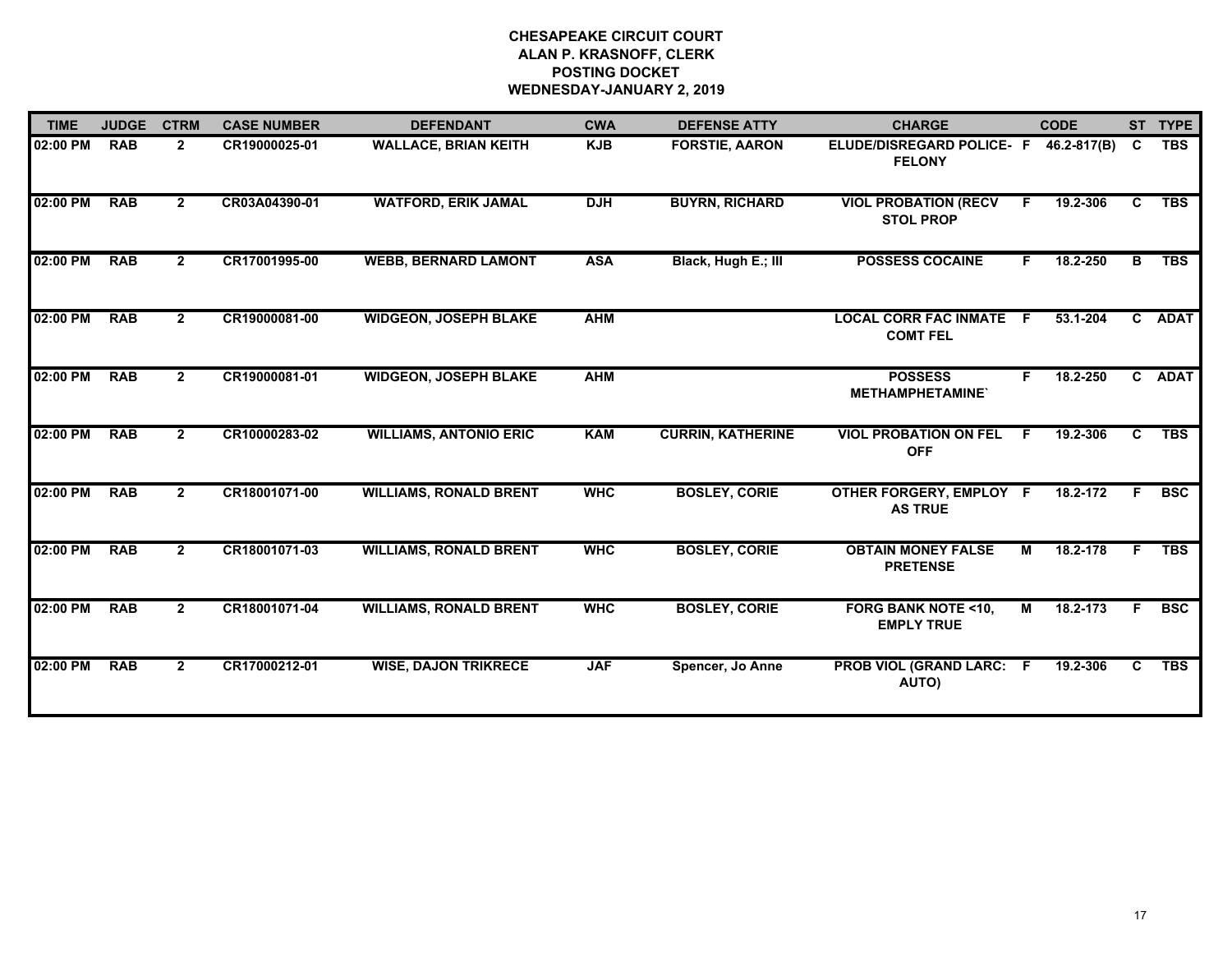| <b>TIME</b> | <b>JUDGE</b> | <b>CTRM</b>             | <b>CASE NUMBER</b> | <b>PLAINTIFF</b>                               | <b>DEFENDANT</b>                    | <b>PLAINTIFF ATTY</b>       | <b>DEFENSE ATTY</b>                            | <b>TYPE</b> |
|-------------|--------------|-------------------------|--------------------|------------------------------------------------|-------------------------------------|-----------------------------|------------------------------------------------|-------------|
| 10:00 AM    | <b>RAB</b>   | 4                       | CL12002037-00      | <b>COMMONWEALTH OF VIRGINIA</b>                | <b>BERNSTEIN, WILLIAM</b>           | <b>BARR, SUSAN</b>          | <b>GILCHRIST, KURT</b>                         | <b>TBS</b>  |
| 10:00 AM    | <b>RAB</b>   | 4                       | CL16002533-00      | <b>KELLY, ELIZABETH</b>                        | <b>LESHER, LINDA</b>                | <b>SWAIN, STEPHEN C</b>     | <b>FIORELLA, TODD M</b>                        | <b>TBS</b>  |
| 10:00 AM    | <b>RAB</b>   | $\overline{\mathbf{4}}$ | CL17000742-00      | <b>JOHNSON, TINA L</b>                         | <b>WALLACE, DARNISHA DANIELLE P</b> | <b>HAMMER, AMBERLEY G</b>   | <b>LECHNER, SCOTT W</b>                        | <b>TBS</b>  |
| 10:00 AM    | <b>RAB</b>   | 4                       | CL17001355-00      | <b>COMMONWEALTH</b>                            | *JOHNSON, DONTARIO ANDRE            | <b>MCARDLE, KERRY A</b>     | <b>WEGMAN, ROBERT</b>                          | <b>TBS</b>  |
| 10:00 AM    | <b>RAB</b>   | 4                       | CL17004092-00      | <b>KINCHEN, LACY</b>                           | <b>CUDIAMAT, MARC E</b>             | <b>LOTKIN, ADAM</b>         | <b>FIORELLA, TODD</b>                          | <b>TBS</b>  |
| 10:00 AM    | <b>RAB</b>   | $\overline{\mathbf{4}}$ | CL18002393-00      | <b>GEORGE, OLIVIA</b>                          | <b>VANDERWATER, GARY</b>            | <b>OHANLON, GRIFFIN M</b>   | <b>RIGNEY, ROBERT B</b>                        | <b>TBS</b>  |
| 10:00 AM    | <b>RAB</b>   | 4                       | CL18002394-00      | <b>GEORGE, JOSHUA</b>                          | <b>VANDERWATER, GARY</b>            | <b>OHANLON, GRIFFIN M</b>   | <b>RIGNEY, ROBERT B</b>                        | <b>TBS</b>  |
| 10:00 AM    | <b>RAB</b>   | 4                       | CL18003648-00      | <b>WILLIS, RONNIE S</b>                        | <b>ADAMS, WILSON</b>                | <b>SCHULWOLF, NEAL C</b>    | <b>CALLAHAN LYONS,</b><br><b>MARY MARGARET</b> | <b>TBS</b>  |
| 10:00 AM    | <b>RAB</b>   | $\overline{\mathbf{4}}$ | CL18005396-00      | <b>KREGER, CAROL</b>                           | <b>BOYD-WILLIAMS, CYNTHIA</b>       | O, WILLIAM F; JR            | <b>LECHNER, SCOTT W</b>                        | <b>TBS</b>  |
| 10:00 AM    | <b>RAB</b>   | $\overline{\mathbf{4}}$ | CL18005474-00      | <b>TIDEWATER FINANCE COMPANY</b>               | *RICKS, DECARIUS                    | <b>CAUDLE, ROBERT K; JR</b> | <b>PROSE</b>                                   | <b>GARN</b> |
| 10:00 AM    | <b>RAB</b>   | 4                       | CL18005764-00      | <b>MIDLAND FUNDING LLC</b>                     | *THOMAS, TRACEY                     | <b>WILLIS, GUION; JR</b>    | <b>PROSE</b>                                   | <b>GARN</b> |
| 10:00 AM    | <b>RAB</b>   | $\overline{4}$          | CL18006120-00      | <b>HOUSEHOLD FINANCE</b><br><b>CORPORATION</b> | *NICKEY, JENNA A                    | <b>VANHORN, RACHEL E</b>    | <b>PROSE</b>                                   | <b>GARN</b> |
| 10:00 AM    | <b>RAB</b>   | 4                       | CL18006236-00      | <b>TURNER, CHARLES E</b>                       | <b>COMMONWEALTH</b>                 | <b>PROSE</b>                | <b>CAMPBELL, WILLIAM H</b>                     | OLP         |
| 10:00 AM    | <b>RAB</b>   | 4                       | CL18006465-00      | <b>WHEAT, DUSTIN MCRAY</b>                     | <b>COMMONWEALTH</b>                 | <b>PROSE</b>                | <b>CAMPBELL, WILLIAM H</b>                     | <b>OLP</b>  |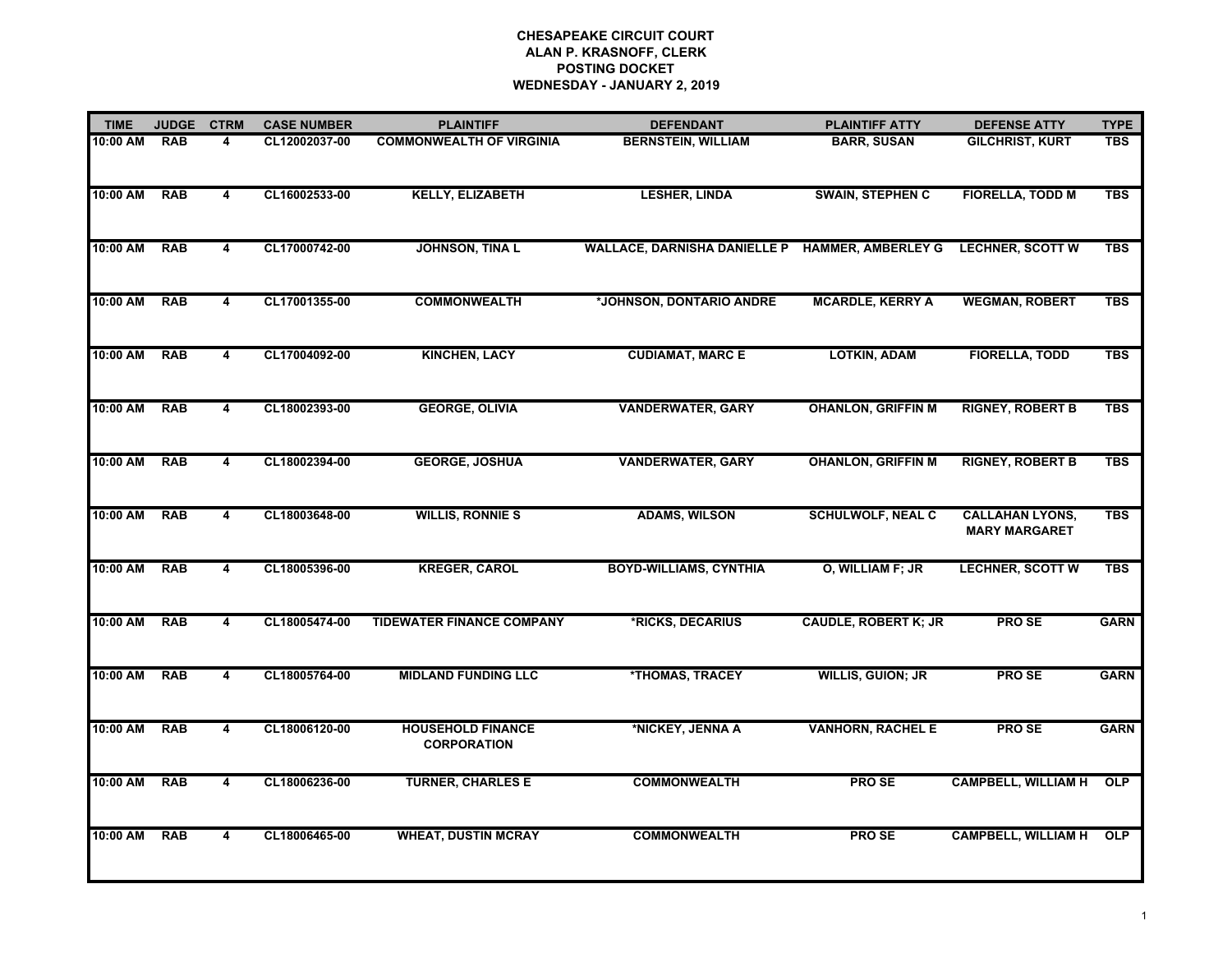| <b>TIME</b> | <b>JUDGE</b> | <b>CTRM</b>    | <b>CASE NUMBER</b> | <b>PLAINTIFF</b>                  | <b>DEFENDANT</b>         | <b>PLAINTIFF ATTY</b>                    | <b>DEFENSE ATTY</b>             | <b>TYPE</b> |
|-------------|--------------|----------------|--------------------|-----------------------------------|--------------------------|------------------------------------------|---------------------------------|-------------|
| 10:00 AM    | <b>RAB</b>   | 4              | CL18006665-00      | <b>COMMONWEALTH</b>               | *ARTIS, BARBARA ANN      | <b>POOLE BROOKE</b><br><b>PLUMLEE PC</b> | <b>PROSE</b>                    | <b>GARN</b> |
| 10:00 AM    | <b>RAB</b>   | 4              | CL18006680-00      | <b>COMMONWEALTH</b>               | *BROWN, THOMAS           | <b>POOLE BROOKE</b><br><b>PLUMLEE PC</b> | <b>PROSE</b>                    | <b>GARN</b> |
| 10:00 AM    | <b>RAB</b>   | 4              | CL18006681-00      | <b>HAMLIN, CARLITO SANCHEZ</b>    | <b>COMMONWEALTH</b>      | <b>PROSE</b>                             | <b>CAMPBELL, WILLIAM H PRES</b> |             |
| 10:00 AM    | <b>RAB</b>   | $\overline{4}$ | CL18006693-00      | <b>COMMONWEALTH</b>               | *DAVIS, MICHAELW CARLTON | <b>POOLE BROOKE</b><br><b>PLUMLEE PC</b> | <b>PROSE</b>                    | <b>GARN</b> |
| 10:00 AM    | <b>RAB</b>   | 4              | CL18006695-00      | <b>COMMONWEALTH</b>               | *FRANKLIN, ERIC M        | <b>POOLE BROOKE</b><br><b>PLUMLEE PC</b> | <b>PROSE</b>                    | <b>GARN</b> |
| 10:00 AM    | <b>RAB</b>   | 4              | CL18006697-00      | <b>COMMONWEALTH</b>               | *HARPER, CHRISTOPHER J   | <b>POOLE BROOKE</b><br><b>PLUMLEE PC</b> | <b>PROSE</b>                    | <b>GARN</b> |
| 10:00 AM    | <b>RAB</b>   | 4              | CL18006700-00      | <b>COMMONWEALTH</b>               | *JACKSON, WILLIE A       | <b>POOLE BROOKE</b><br><b>PLUMLEE PC</b> | <b>PROSE</b>                    | <b>GARN</b> |
| 10:00 AM    | <b>RAB</b>   | $\overline{4}$ | CL18006710-00      | <b>COMMONWEALTH</b>               | *OWENS, JAMONTE ANSELL   | POOLE BROOKE<br><b>PLUMLEE PC</b>        | <b>PROSE</b>                    | <b>GARN</b> |
| 10:00 AM    | <b>RAB</b>   | 4              | CL18006729-00      | <b>COMMONWEALTH</b>               | *WINFIELD, HEATHER       | POOLE BROOKE<br><b>PLUMLEE PC</b>        | <b>PROSE</b>                    | <b>GARN</b> |
| 10:00 AM    | <b>RAB</b>   | $\overline{4}$ | CL18006814-00      | <b>JOSEPH, JESSE</b>              | <b>COMMONWEALTH</b>      | <b>PROSE</b>                             | <b>CAMPBELL, WILLIAM H PRES</b> |             |
| 10:00 AM    | <b>RAB</b>   | 4              | CL18006896-00      | <b>SMITH, MARK CHARLES; JR</b>    | <b>COMMONWEALTH</b>      | <b>PROSE</b>                             | <b>PROSE</b>                    | OLP         |
| 10:00 AM    | <b>RAB</b>   | $\overline{4}$ | CL18006988-00      | <b>MIDLAND FUNDING NCC-2 CORP</b> | *FLEMING, KRIS           | <b>WILLIS, GUION H; JR</b>               | <b>PROSE</b>                    | <b>GARN</b> |
| 10:00 AM    | <b>RAB</b>   | 4              | CL18006990-00      | <b>MIDLAND FUNDING LLC</b>        | *WILSON, TRACEY          | <b>WILLIS, GUION H; JR</b>               | PRO SE                          | <b>GARN</b> |
| 10:00 AM    | <b>RAB</b>   | 4              | CL18007254-00      | <b>PALMER, BRIAN E</b>            | PALMER, ELIZABETH        |                                          |                                 | <b>TBS</b>  |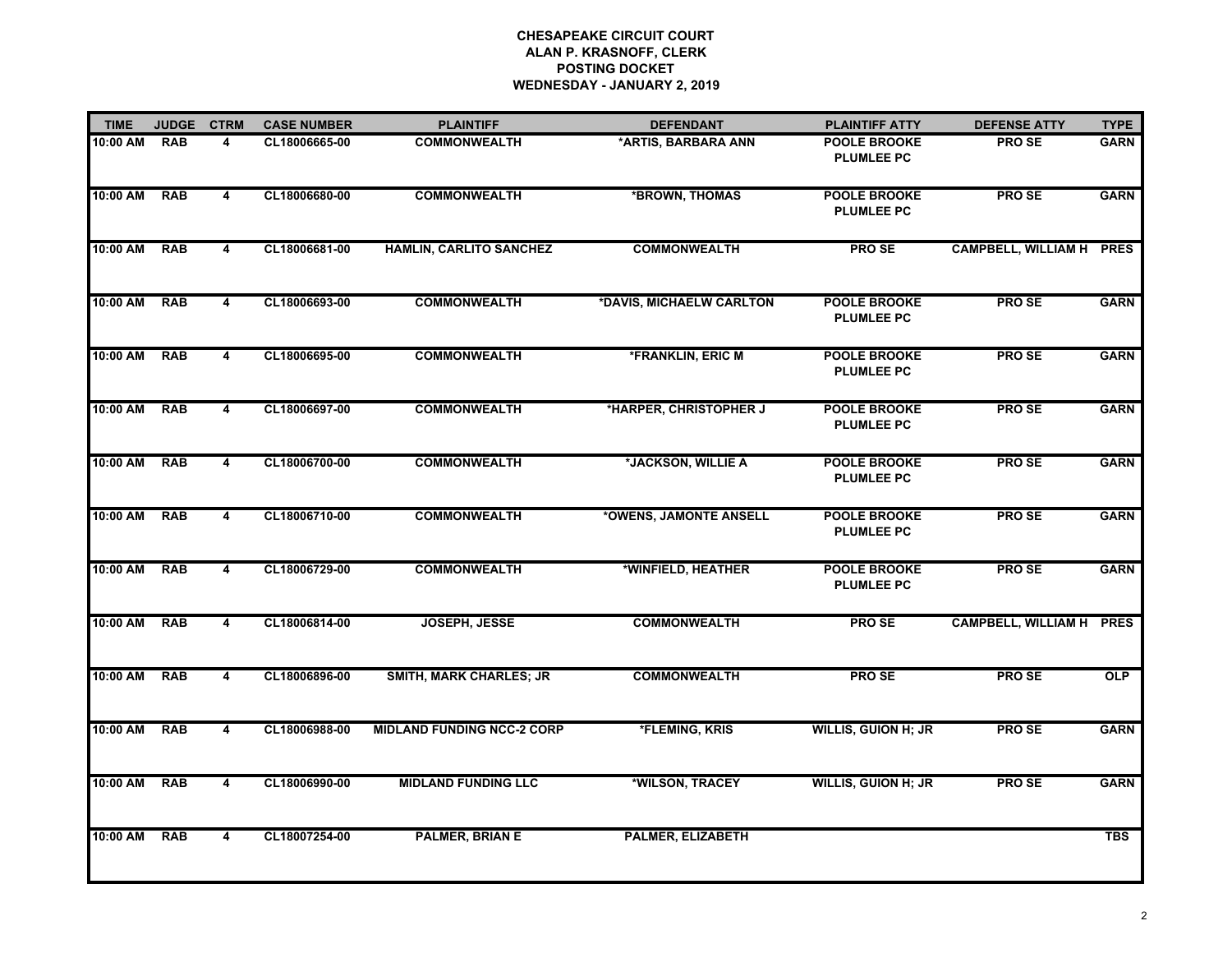| <b>TIME</b> | <b>JUDGE</b> | <b>CTRM</b>             | <b>CASE NUMBER</b> | <b>PLAINTIFF</b>                | <b>DEFENDANT</b>          | <b>PLAINTIFF ATTY</b>                    | <b>DEFENSE ATTY</b> | <b>TYPE</b> |
|-------------|--------------|-------------------------|--------------------|---------------------------------|---------------------------|------------------------------------------|---------------------|-------------|
| 10:00 AM    | <b>RAB</b>   | 4                       | CL18007280-00      | <b>JOHNSON, CHARI</b>           | *GAVARIS, HAROLD          | <b>LUPTON, WALTON</b>                    |                     | <b>TBS</b>  |
| 10:00 AM    | <b>RAB</b>   | 4                       | CL18007350-00      | <b>COMMONWEALTH OF VIRGINIA</b> | *BARNER, ERICA NICOLE     | <b>POOLE BROOKE</b><br><b>PLUMLEE PC</b> | <b>PROSE</b>        | <b>GARN</b> |
| 10:00 AM    | <b>RAB</b>   | 4                       | CL18007351-00      | <b>COMMONWEALTH OF VIRGINIA</b> | *BEALE, WILLIE; JR        | <b>POOLE BROOKE</b><br><b>PLUMLEE PC</b> | <b>PROSE</b>        | <b>GARN</b> |
| 10:00 AM    | <b>RAB</b>   | $\overline{\mathbf{4}}$ | CL18007353-00      | <b>COMMONWEALTH OF VIRGINIA</b> | *BELL, BENJAMIN LEE       | <b>POOLE BROOKE</b><br><b>PLUMLEE PC</b> | <b>PROSE</b>        | <b>GARN</b> |
| 10:00 AM    | <b>RAB</b>   | 4                       | CL18007354-00      | <b>COMMONWEALTH OF VIRGINIA</b> | *BOYER ANTHONY WAYNE      | POOLE BROOKE<br><b>PLUMLEE PC</b>        | <b>PROSE</b>        | <b>GARN</b> |
| 10:00 AM    | <b>RAB</b>   | $\overline{4}$          | CL18007355-00      | <b>COMMONWEALTH OF VIRGINIA</b> | *DAYE, BYRON              | <b>POOLE BROOKE</b><br><b>PLUMLEE PC</b> | <b>PROSE</b>        | <b>GARN</b> |
| 10:00 AM    | <b>RAB</b>   | 4                       | CL18007356-00      | <b>COMMONWEALTH OF VIRGINIA</b> | *EASON, DWAYNTAVIUS T     | <b>POOLE BROOKE</b><br><b>PLUMLEE PC</b> | <b>PROSE</b>        | <b>GARN</b> |
| 10:00 AM    | <b>RAB</b>   | 4                       | CL18007365-00      | <b>COMMONWEALTH OF VIRGINIA</b> | *FOSTER, KARLA TONSHEA    | <b>POOLE BROOKE</b><br><b>PLUMLEE PC</b> | <b>PROSE</b>        | <b>GARN</b> |
| 10:00 AM    | <b>RAB</b>   | $\overline{4}$          | CL18007367-00      | <b>COMMONWEALTH OF VIRGINIA</b> | *GARDNER, GERALD BRENT    | <b>POOLE BROOKE</b><br><b>PLUMLEE PC</b> | <b>PROSE</b>        | <b>GARN</b> |
| 10:00 AM    | <b>RAB</b>   | 4                       | CL18007368-00      | <b>COMMONWEALTH OF VIRGINIA</b> | *GRAY, ERIC ANTONIO       | <b>POOLE BROOKE</b><br><b>PLUMLEE PC</b> | <b>PROSE</b>        | <b>GARN</b> |
| 10:00 AM    | <b>RAB</b>   | 4                       | CL18007381-00      | <b>COMMONWEALTH OF VIRGINIA</b> | *JONES, AHMAD SHAWATA     | <b>POOLE BROOKE</b><br><b>PLUMLEE PC</b> | <b>PROSE</b>        | <b>GARN</b> |
| 10:00 AM    | <b>RAB</b>   | 4                       | CL18007382-00      | <b>COMMONWEALTH OF VIRGINIA</b> | *LAWRENCE, LEMORN         | <b>POOLE BROOKE</b><br><b>PLUMLEE PC</b> | <b>PROSE</b>        | <b>GARN</b> |
| 10:00 AM    | <b>RAB</b>   | 4                       | CL18007384-00      | <b>COMMONWEALTH OF VIRGINIA</b> | *LEWIS, CHRISTOPHER J     | <b>POOLE BROOKE</b><br><b>PLUMLEE PC</b> | <b>PROSE</b>        | <b>GARN</b> |
| 10:00 AM    | <b>RAB</b>   | $\overline{4}$          | CL18007390-00      | <b>COMMONWEALTH OF VIRGINIA</b> | *MIRANDA-RIVERA, EMMANUEL | <b>POOLE BROOKE</b><br><b>PLUMLEE PC</b> | <b>PROSE</b>        | <b>GARN</b> |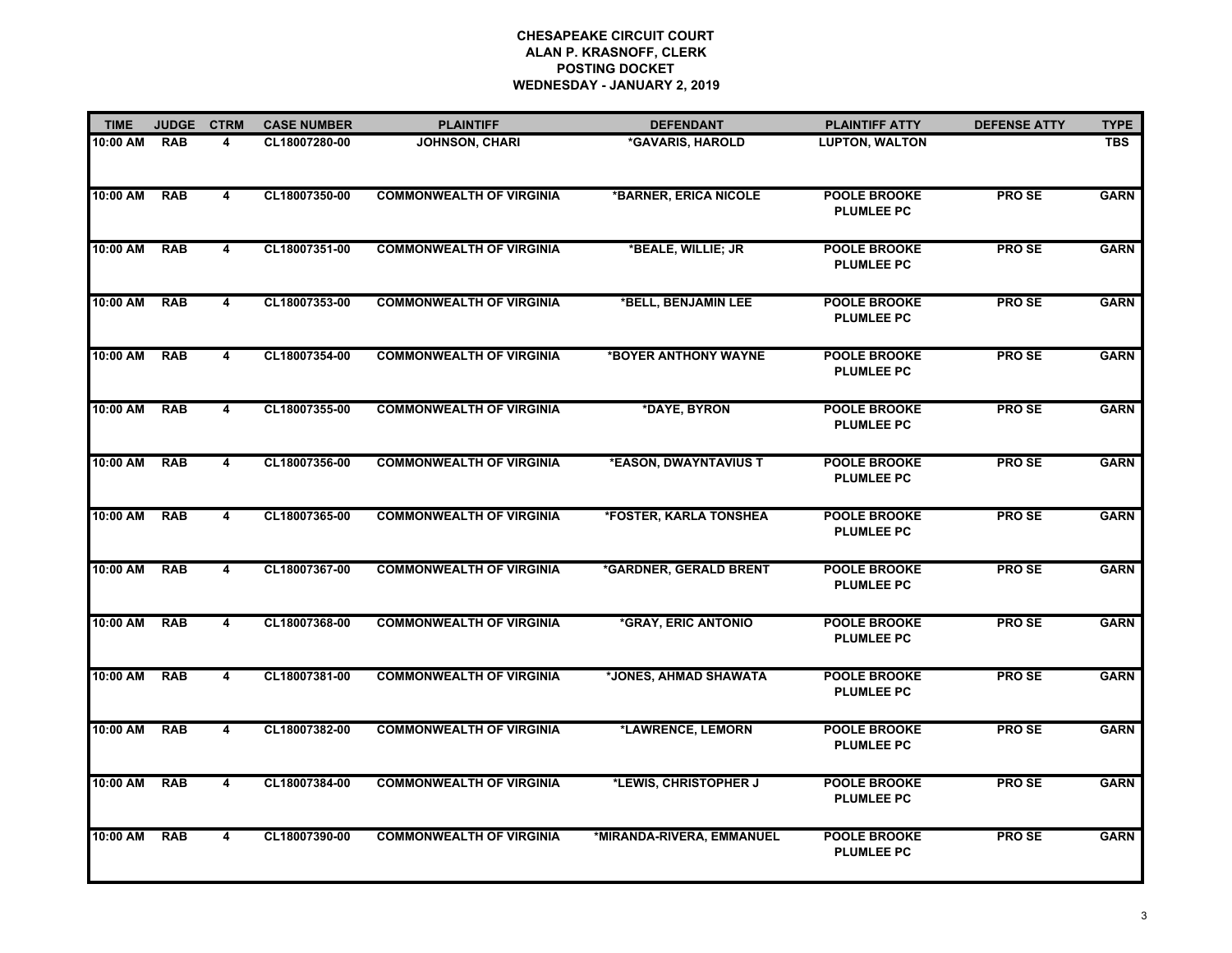| <b>TIME</b> | <b>JUDGE</b> | <b>CTRM</b>    | <b>CASE NUMBER</b> | <b>PLAINTIFF</b>                | <b>DEFENDANT</b>            | <b>PLAINTIFF ATTY</b>                    | <b>DEFENSE ATTY</b> | <b>TYPE</b> |
|-------------|--------------|----------------|--------------------|---------------------------------|-----------------------------|------------------------------------------|---------------------|-------------|
| 10:00 AM    | <b>RAB</b>   | 4              | CL18007391-00      | <b>COMMONWEALTH OF VIRGINIA</b> | *MOORE, ANTHONY LAMONT      | <b>POOLE BROOKE</b><br><b>PLUMLEE PC</b> | <b>PROSE</b>        | <b>GARN</b> |
| 10:00 AM    | <b>RAB</b>   | 4              | CL18007396-00      | <b>COMMONWEALTH OF VIRGINIA</b> | *RAGLAND, OMORO JACKSON     | <b>POOLE BROOKE</b><br><b>PLUMLEE PC</b> | <b>PROSE</b>        | <b>GARN</b> |
| 10:00 AM    | <b>RAB</b>   | 4              | CL18007398-00      | <b>COMMONWEALTH OF VIRGINIA</b> | *ROGERS, DWAYNE DONTE       | <b>POOLE BROOKE</b><br><b>PLUMLEE PC</b> | PRO SE              | <b>GARN</b> |
| 10:00 AM    | <b>RAB</b>   | 4              | CL18007399-00      | <b>COMMONWEALTH OF VIRGINIA</b> | *SMITH, ANTHONY L; JR       | <b>POOLE BROOKE</b><br><b>PLUMLEE PC</b> | <b>PROSE</b>        | <b>GARN</b> |
| 10:00 AM    | <b>RAB</b>   | 4              | CL18007404-00      | <b>COMMONWEALTH OF VIRGINIA</b> | *STEWART, SHEENA N          | POOLE BROOKE<br><b>PLUMLEE PC</b>        | <b>PROSE</b>        | <b>GARN</b> |
| 10:00 AM    | <b>RAB</b>   | 4              | CL18007412-00      | <b>COMMONWEALTH OF VIRGINIA</b> | *WEBB, DONOVAN DONNELL      | <b>POOLE BROOKE</b><br><b>PLUMLEE PC</b> | <b>PROSE</b>        | <b>GARN</b> |
| 10:00 AM    | <b>RAB</b>   | 4              | CL18007420-00      | <b>COMMONWEALTH OF VIRGINIA</b> | *WORTHINGTON, WILLIAM R     | <b>POOLE BROOKE</b><br><b>PLUMLEE PC</b> | <b>PROSE</b>        | <b>GARN</b> |
| 10:00 AM    | <b>RAB</b>   | $\overline{4}$ | CL18007429-00      | <b>COMMONWEALTH OF VIRGINIA</b> | *YARBOROUGH, LLOYD E        | <b>POOLE BROOKE</b><br><b>PLUMLEE PC</b> | <b>PROSE</b>        | <b>GARN</b> |
| 10:00 AM    | <b>RAB</b>   | 4              | CL18007565-00      | <b>BALLARD, MELANIE</b>         | <b>LESLIE, DORRIE DEVIN</b> | <b>PROSE</b>                             | <b>PROSE</b>        | <b>TBS</b>  |
| 10:00 AM    | <b>RAB</b>   | $\overline{4}$ | CL18007582-00      | <b>AUSTIN, MIKELL</b>           | <b>JONES, MALINDA</b>       | <b>ROSENBLATT, JUDITH</b>                |                     | <b>TBS</b>  |
| 10:00 AM    | <b>RAB</b>   | 4              | CL18007827-00      | <b>MOHAMMAD, DUNYAH</b>         | <b>HAMMAD, JIHAD</b>        | <b>PROSE</b>                             | <b>PROSE</b>        | <b>TBS</b>  |
| 10:00 AM    | <b>RAB</b>   | $\overline{4}$ | CJ18000114-00      | *IN RE JUVENILE APPEAL          | IN RE JUVENILE APPEAL       |                                          |                     | <b>TBS</b>  |
| 10:00 AM    | <b>RAB</b>   | 4              | CJ18000115-00      | *IN RE JUVENILE APPEAL          | IN RE JUVENILE APPEAL       |                                          |                     | <b>TBS</b>  |
| 10:00 AM    | <b>RAB</b>   | 4              | CJ18000116-00      | *IN RE JUVENILE APPEAL          | IN RE JUVENILE APPEAL       |                                          |                     | <b>TBS</b>  |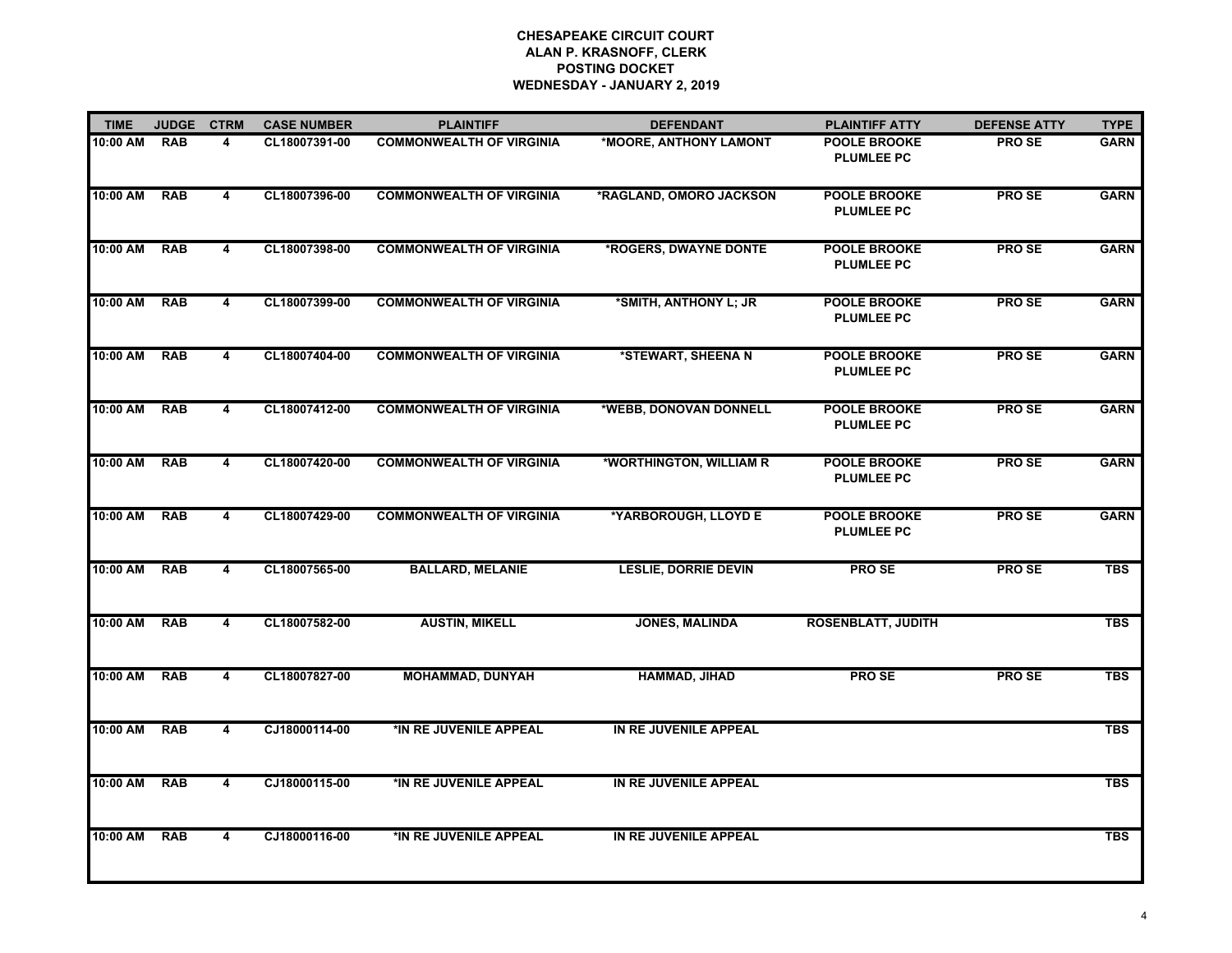| <b>TIME</b> | <b>JUDGE</b> | <b>CTRM</b>             | <b>CASE NUMBER</b> | <b>PLAINTIFF</b>       | <b>DEFENDANT</b>       | <b>PLAINTIFF ATTY</b>       | <b>DEFENSE ATTY</b>       | <b>TYPE</b> |
|-------------|--------------|-------------------------|--------------------|------------------------|------------------------|-----------------------------|---------------------------|-------------|
| 10:00 AM    | <b>RAB</b>   | 4                       | CJ18000117-00      | *IN RE JUVENILE APPEAL | IN RE JUVENILE APPEAL  |                             |                           | <b>TBS</b>  |
| 10:00 AM    | <b>RAB</b>   | $\overline{4}$          | CJ18000118-00      | *IN RE JUVENILE APPEAL | *IN RE JUVENILE APPEAL | <b>GRAY, CHANEL A</b>       | <b>PROSE</b>              | <b>TBS</b>  |
| 10:00 AM    | <b>RAB</b>   | $\overline{4}$          | CJ18000119-00      | *IN RE JUVENILE APPEAL | *IN RE JUVENILE APPEAL | <b>GRAY, CHANEL A</b>       | PRO SE                    | <b>TBS</b>  |
| 10:00 AM    | <b>RAB</b>   | $\overline{4}$          | CJ18000120-00      | *IN RE JUVENILE APPEAL | IN RE JUVENILE APPEAL  |                             |                           | <b>TBS</b>  |
| 10:00 AM    | RAB          | 4                       | CJ18000120-01      | *IN RE JUVENILE APPEAL | IN RE JUVENILE APPEAL  |                             |                           | <b>TBS</b>  |
| 10:00 AM    | <b>RAB</b>   | $\overline{4}$          | CJ18000120-02      | *IN RE JUVENILE APPEAL | IN RE JUVENILE APPEAL  |                             |                           | <b>TBS</b>  |
| 10:00 AM    | <b>RAB</b>   | 4                       | CJ18000121-00      | *IN RE JUVENILE APPEAL | IN RE JUVENILE APPEAL  | <b>ROSENBLATT, JUDITH</b>   |                           | <b>TBS</b>  |
| 10:00 AM    | <b>RAB</b>   | 4                       | CJ18000121-01      | *IN RE JUVENILE APPEAL | IN RE JUVENILE APPEAL  |                             | <b>ROSENBLATT, JUDITH</b> | <b>TBS</b>  |
| 10:00 AM    | <b>RAB</b>   | 4                       | CJ18000123-00      | *IN RE JUVENILE APPEAL | *IN RE JUVENILE APPEAL | <b>ROSENBLATT, JUDITH L</b> |                           | <b>TBS</b>  |
| 10:00 AM    | <b>RAB</b>   | $\overline{4}$          | CJ18000124-00      | *IN RE JUVENILE APPEAL | IN RE JUVENILE APPEAL  | <b>PROSE</b>                | PRO SE                    | <b>TBS</b>  |
| 10:00 AM    | <b>RAB</b>   | $\overline{\mathbf{4}}$ | CJ18000125-00      | *IN RE JUVENILE APPEAL | IN RE JUVENILE APPEAL  | <b>PROSE</b>                | <b>WELDON, LAURA</b>      | <b>TBS</b>  |
| 10:00 AM    | <b>RAB</b>   | 4                       | CJ18000127-00      | *IN RE JUVENILE APPEAL | IN RE JUVENILE APPEAL  | <b>THOMASSON, BRIAN</b>     | <b>LITTLE, HEATHER K</b>  | <b>TBS</b>  |
| 10:00 AM    | <b>RAB</b>   | 4                       | CJ18000127-01      | *IN RE JUVENILE APPEAL | IN RE JUVENILE APPEAL  | <b>THOMASSON, BRIAN</b>     | <b>LITTLE, HEATHER K</b>  | <b>TBS</b>  |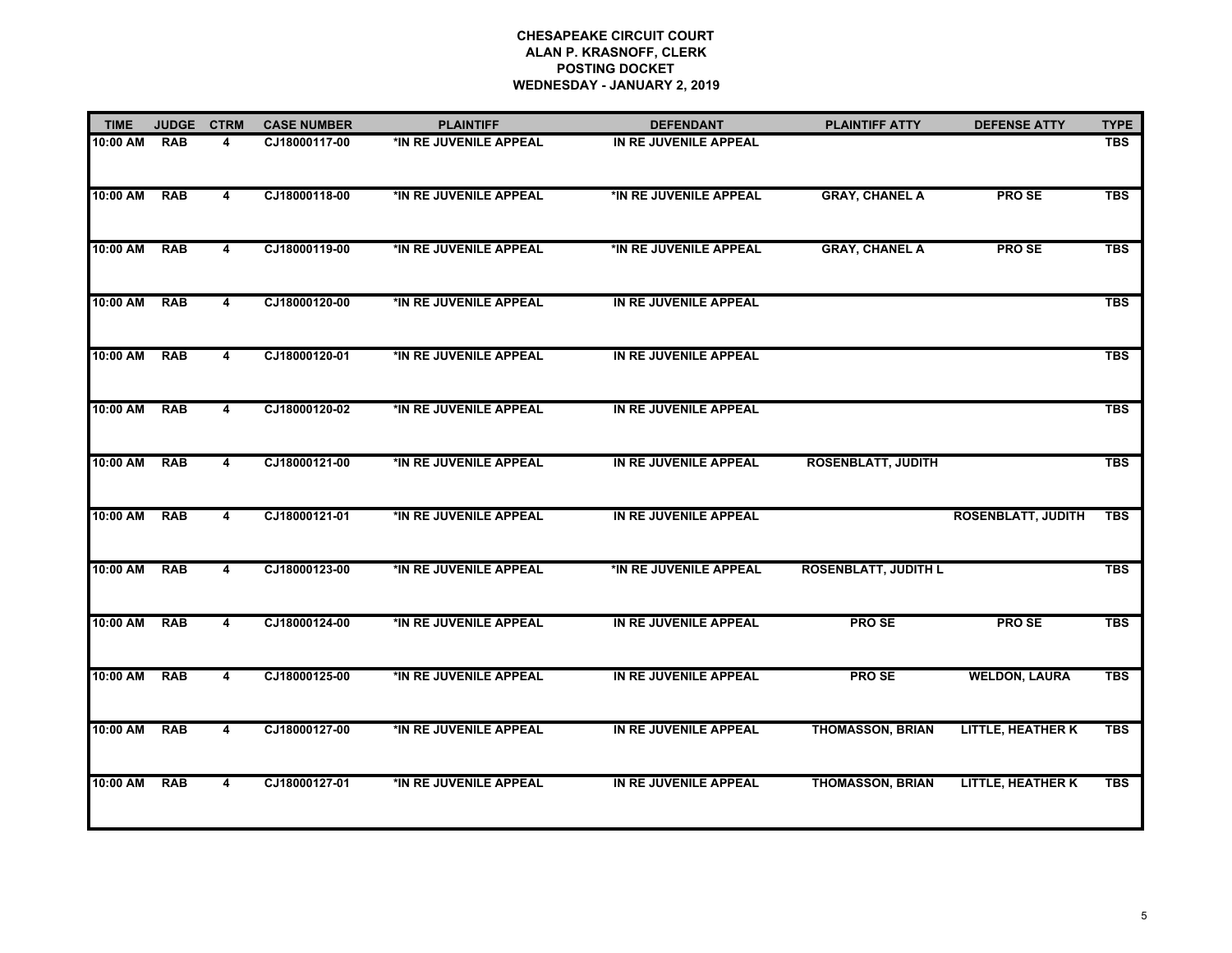#### **CHESAPEAKE CIRCUIT COURT CIVIL MOTIONS DOCKET WEDNESDAY, JANUARY 2, 2019**

| <b>Hearing</b><br><b>Time</b> |            | Judge Court-<br>room | Case #                    | <b>Plaintiff</b>                             | <b>Defendant</b>                              | <b>Plaintiff Attorney</b> | <b>Defendant Attorney</b> | <b>Hearing</b><br><b>Type</b> | <b>Duration</b> |
|-------------------------------|------------|----------------------|---------------------------|----------------------------------------------|-----------------------------------------------|---------------------------|---------------------------|-------------------------------|-----------------|
| 09:00 AM                      | <b>JWB</b> | 3                    | CL14001380-01             | <b>COLLINS, RODNEY</b>                       | <b>COLLINS, TERRI MULLEN</b>                  | <b>PROSE</b>              | <b>HERRELL, SHEERA R</b>  | <b>MOT</b>                    | 30M 0 H 0 D     |
| 09:00 AM                      | <b>JWB</b> | 3                    | CL14003071-00             | *STORY, PAMELA                               | *HART, CHERYL                                 | <b>LARSEN, GREGORY S</b>  | <b>BYRUM, ROBERT G</b>    | <b>MOT</b>                    | 30M 0 H 0 D     |
| 09:00 AM                      | <b>JWB</b> | 3                    | CL18000598-00             | <b>HOLMES, NICOLE</b>                        | <b>HOLMES, ROGER; JR</b>                      | PLUMLEE, C ERIC           |                           | $\overline{\text{sc}}$        | MHD             |
| 09:00 AM                      | <b>JWB</b> | 3                    | CL18002024-00             | <b>NAVIENT CREDIT FINANCE</b><br><b>CORP</b> | <b>VICK, SHAYNA A</b>                         | <b>DAVIS, MATTHEW L</b>   | <b>PROSE</b>              | <b>DJ</b>                     | 15M 0 H 0 D     |
| 09:00 AM                      | <b>JWB</b> | 3                    | CL18003659-00             | <b>LONG, DUSTIN DEWAYNE</b>                  | *MONGOLJA, ERDENETUYA                         | <b>GRAVES, RYAN</b>       |                           | <b>COMP</b>                   | 45M 0 H 0 D     |
| 09:00 AM                      | <b>JWB</b> | 3                    | CL18004470-00             | <b>DRYDEN, BETH-ANN</b>                      | <b>DRYDEN, JOHN EDWARD</b>                    |                           | <b>LARSEN, GREGORY S</b>  | <b>PL</b>                     | OM1H0D          |
| 09:00 AM                      | <b>JWB</b> | 3                    | CL18006571-00             | <b>BEREND, MICHELLE R</b>                    | <b>BEREND, CHARLES J; JR</b>                  | <b>PETERSON, JENNIFER</b> |                           | <b>PL</b>                     | 30M 0 H 0 D     |
| 09:00 AM                      | <b>RDS</b> | 5                    | CA18-80                   | IN RE ADOPTION                               | IN RE ADOPTION                                | <b>HOLCOMB, COLLEEN</b>   | <b>BEDOIS, ERIN</b>       | <b>ADOP</b>                   | OM1H0D          |
| 09:00 AM                      | <b>RDS</b> | 5                    | CJ18-45-00;<br>CJ18-46-00 | IN RE JUVENILE APPEAL                        | IN RE JUVENILE APPEAL                         | <b>FULLER, BARBARA</b>    | PETERS, CORRYNN           | <b>MOT</b>                    | OM1H0D          |
| 09:00 AM                      | <b>RDS</b> | 5                    | CL14001755-00             | <b>COCHENOUR, DWANE</b>                      | <b>DUKES, STEVE; III</b>                      | <b>ZEIGLER, BRANDON H</b> | <b>ROBINSON, DAYMEN</b>   | <b>STRI</b>                   | 45M 0 H 0 D     |
| 09:00 AM                      | <b>RDS</b> | 5                    | CL14001755-00             | <b>COCHENOUR, DWANE</b>                      | <b>DUKES, STEVE; III</b>                      | <b>ZEIGLER, BRANDON H</b> | <b>ROBINSON, DAYMEN</b>   | <b>COMP</b>                   | 15M 0 H 0 D     |
| 09:00 AM                      | <b>RDS</b> | 5                    | CL16001792-00             | <b>CITY OF CHESAPEAKE</b>                    | *ESTATE OF ANN SIVILLS                        | JELICH, JOHN W; III       | <b>NA</b>                 | <b>MOPT</b>                   | 30M 0 H 0 D     |
| 09:00 AM                      | <b>RDS</b> | 5                    | CL18003288-00             | PEACOCK, JONATHAN<br><b>LAVON</b>            | <b>CAFFEE-PEACOCK, MARY</b><br><b>MELISSA</b> | <b>PROSE</b>              | <b>SWEENEY, B COLIN</b>   | <b>AMEN</b>                   | 15M 0 H 0 D     |
| 09:00 AM                      | <b>RDS</b> | 5                    | CL18007081-00             | <b>JAMES, MIOSHA DESHA</b>                   | <b>JAMES, OMAR MONTEZA</b>                    | <b>FULLER, BARBARA</b>    | <b>PROSE</b>              | <b>PL</b>                     | 30M 0 H 0 D     |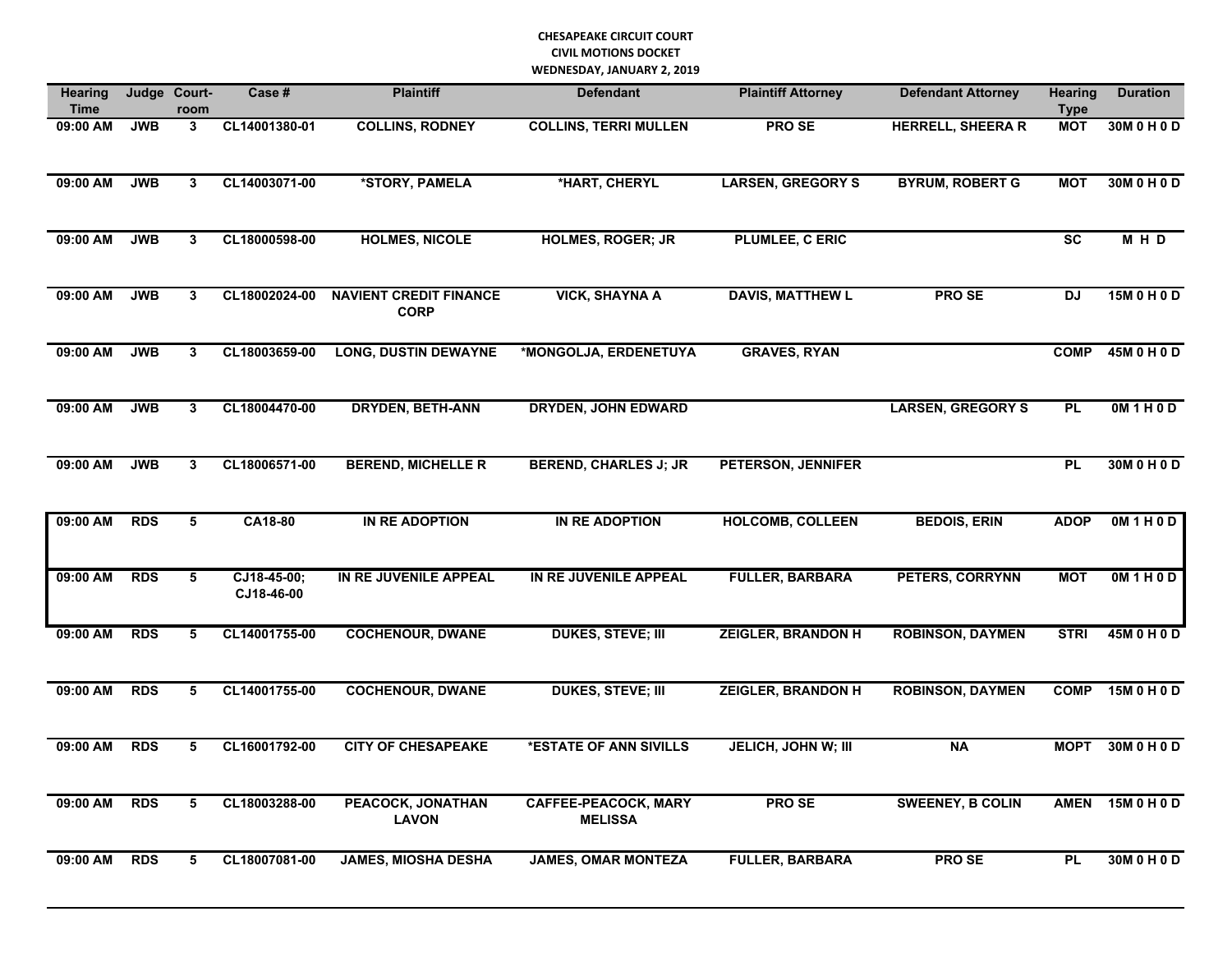#### **CHESAPEAKE CIRCUIT COURT CIVIL MOTIONS DOCKET WEDNESDAY, JANUARY 2, 2019**

| <b>Hearing</b><br><b>Time</b> | Judge      | Court-<br>room | Case #        | <b>Plaintiff</b>                      | <b>Defendant</b>           | <b>Plaintiff Attorney</b> | <b>Defendant Attorney</b>  | <b>Hearing</b><br><b>Type</b> | <b>Duration</b> |
|-------------------------------|------------|----------------|---------------|---------------------------------------|----------------------------|---------------------------|----------------------------|-------------------------------|-----------------|
| 09:00 AM                      | <b>RDS</b> | 5              | CL18007497-00 | <b>JONES, KING XAVIER</b>             | <b>ROSE, JAIDEN ISAIAH</b> | <b>PROSE</b>              | <b>PROSE</b>               | <b>NAME</b>                   | 15M 0 H 0 D     |
| 09:00 AM                      | <b>RAB</b> | $\overline{7}$ | CL18004125-00 | <b>WATSON, STEPHEN J</b>              | <b>WATSON, STEPHANIE A</b> | <b>SMITH, MARK S</b>      | <b>CHIUSANO, PETER V</b>   | Q                             | 15M 0 H 0 D     |
| 09:00 AM                      | <b>RAB</b> | 7              | CL18004125-00 | <b>WATSON, STEPHEN J</b>              | <b>WATSON, STEPHANIE A</b> | <b>SMITH, MARK S</b>      | <b>CHIUSANO, PETER V</b>   | <b>PL</b>                     | 30M 0 H 0 D     |
| 09:00 AM                      | <b>RAB</b> | $\overline{7}$ | CL18004125-00 | <b>WATSON, STEPHEN J</b>              | <b>WATSON, STEPHANIE A</b> | <b>SMITH, MARK S</b>      | <b>CHIUSANO, PETER V</b>   | <b>MOT</b>                    | 15M 0 H 0 D     |
| 10:00 AM                      | <b>RAB</b> | $\overline{7}$ | CL18006236-00 | <b>TURNER, CHARLES E</b>              | <b>COMMONWEALTH</b>        | <b>PROSE</b>              | <b>CAMPBELL, WILLIAM H</b> | <b>OLP</b>                    | MHD             |
| 10:00 AM                      | <b>RAB</b> | $\overline{7}$ | CL18006465-00 | <b>WHEAT, DUSTIN MCRAY</b>            | <b>COMMONWEALTH</b>        | <b>PROSE</b>              | <b>CAMPBELL, WILLIAM H</b> | OLP                           | MHD             |
| 10:00 AM                      | <b>RAB</b> | $\overline{7}$ |               | CL18006681-00 HAMLIN, CARLITO SANCHEZ | <b>COMMONWEALTH</b>        | <b>PROSE</b>              | <b>CAMPBELL, WILLIAM H</b> | <b>PRES</b>                   | MHD             |
| 10:00 AM                      | <b>RAB</b> | $\overline{7}$ | CL18006814-00 | JOSEPH, JESSE                         | <b>COMMONWEALTH</b>        | <b>PROSE</b>              | <b>CAMPBELL, WILLIAM H</b> | <b>PRES</b>                   | MHD             |
| 10:00 AM                      | <b>RAB</b> | $\overline{7}$ | CL18006896-00 | <b>SMITH, MARK CHARLES; JR</b>        | <b>COMMONWEALTH</b>        | <b>PROSE</b>              | <b>PROSE</b>               | <b>OLP</b>                    | MHD             |